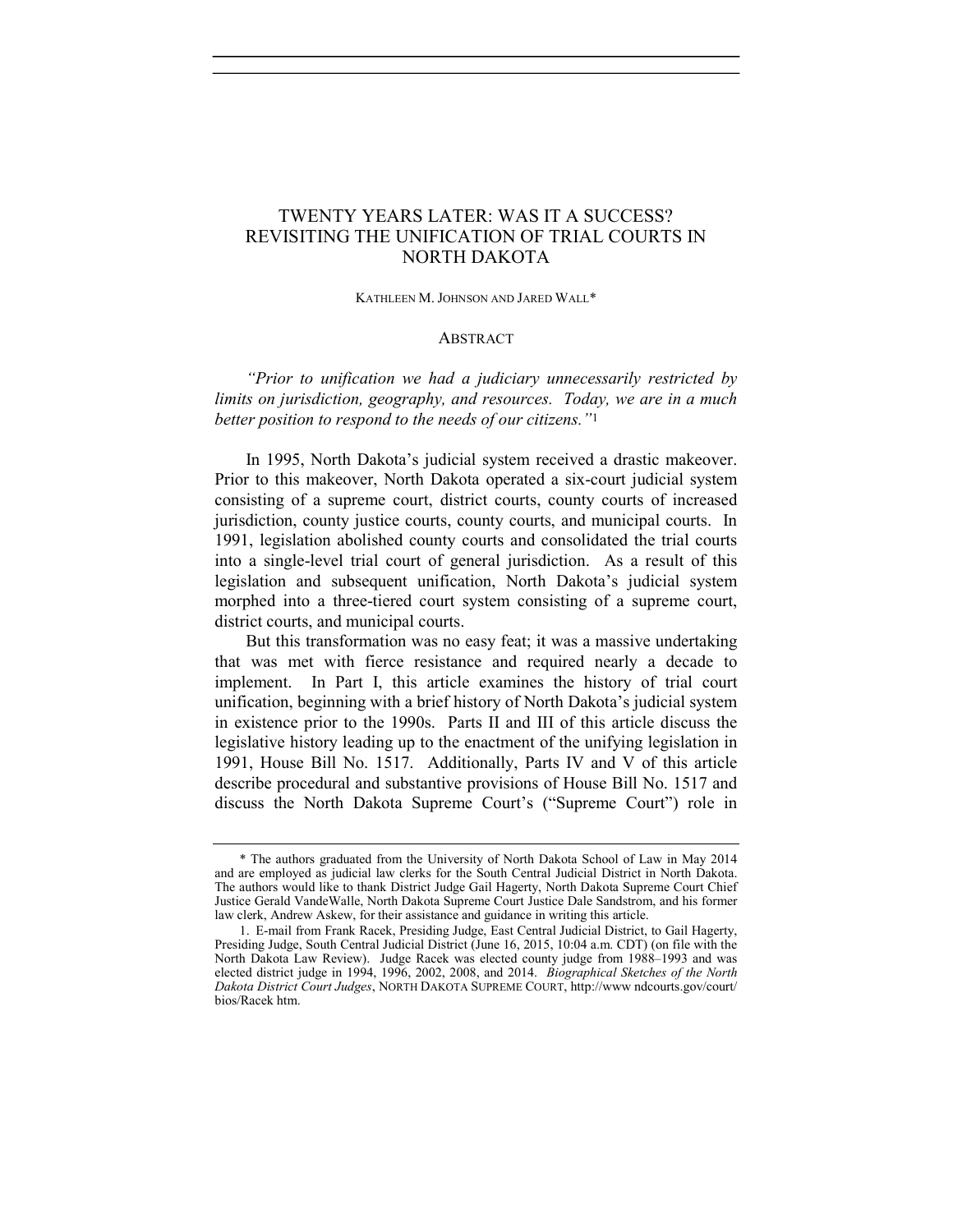implementation. This article concludes in Part VI with a discussion regarding whether trial court unification has been successful in North Dakota.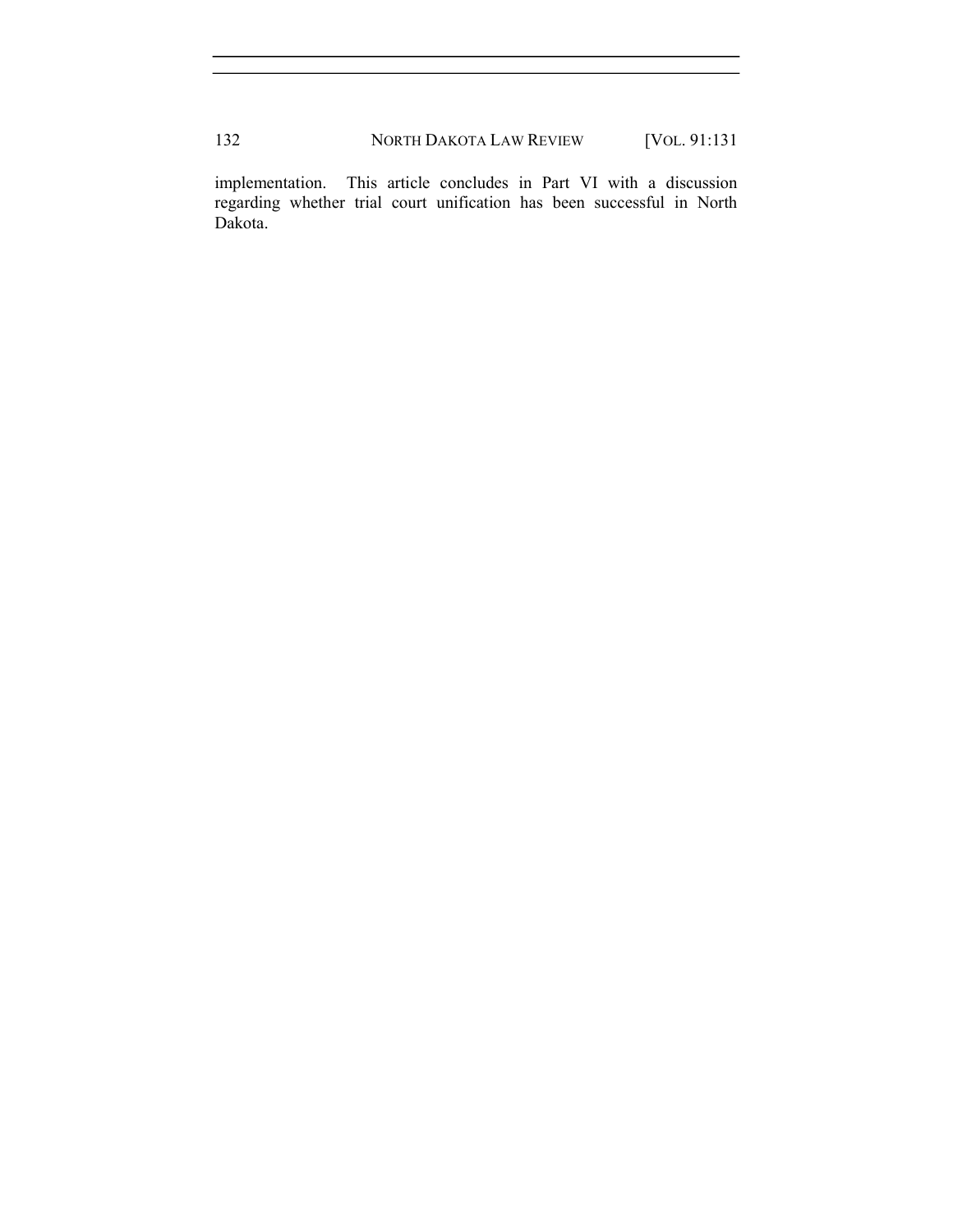| I.          | HISTORY OF NORTH DAKOTA'S JUDICIAL          |                                                    |
|-------------|---------------------------------------------|----------------------------------------------------|
| II.         |                                             |                                                    |
|             | $\mathbf{A}$                                |                                                    |
|             | $\mathbf{B}$ .                              |                                                    |
|             | $\mathcal{C}_{\cdot}$                       |                                                    |
| III.        |                                             |                                                    |
|             | $\mathbf{A}$                                | AD HOC AND COUNTY JUDGES' PROPOSALS                |
|             | $\mathbf{B}$                                | INCREASED SUPPORT FOR H.B. 1516 141                |
|             | $\mathcal{C}_{\cdot}$                       |                                                    |
|             | D.                                          |                                                    |
|             | E.                                          |                                                    |
| IV.         |                                             |                                                    |
|             | $\mathbf{A}$                                | <b>ABOLITION OF COUNTY COURTS AND COUNTY</b>       |
|             | B.                                          | <b>REDUCTION IN DISTRICT COURT JUDGESHIPS  145</b> |
| $V_{\cdot}$ | THE 1993 LEGISLATIVE SESSION: RESISTANCE TO |                                                    |
|             | $\mathbf{A}$                                |                                                    |
|             | B.                                          | LEGISLATION FOR IMPLEMENTATION OF H.B. 1517  151   |
| VL.         |                                             |                                                    |
|             | $\mathbf{A}_{\cdot}$                        | THE SUPREME COURT'S ROLE IN IMPLEMENTATION 154     |
|             | B.                                          | THE FINAL PRODUCT OF H.B. 1517: A UNIFIED TRIAL    |

# I. HISTORY OF NORTH DAKOTA'S JUDICIAL SYSTEM PRIOR TO 1990

In 1889, the enactment of the North Dakota Constitution created the Supreme Court and a system of district courts with original jurisdiction,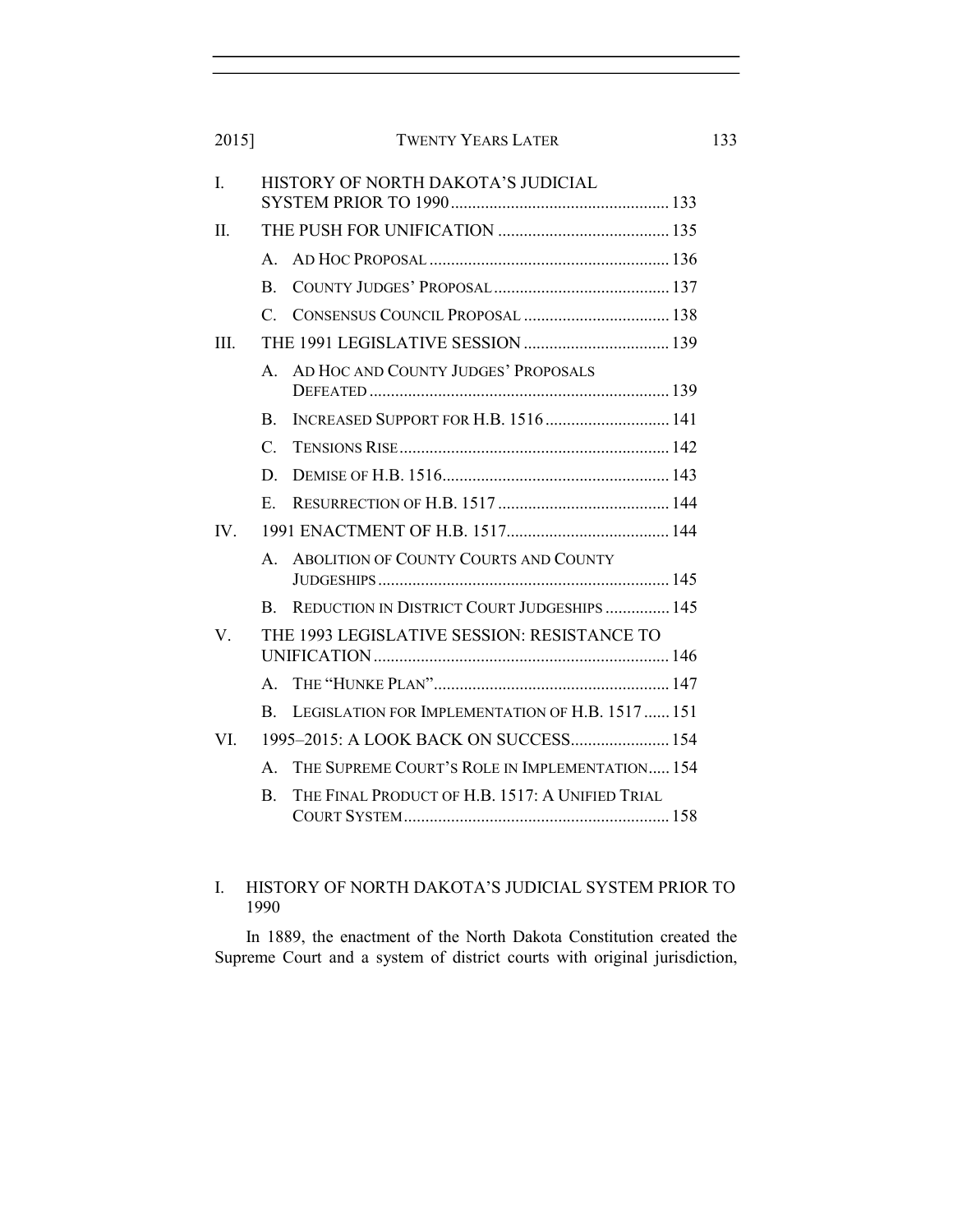including district courts, county courts, and municipal courts.2 At this time, most judges were not law-trained, and the district courts had limited jurisdiction.3 In 1927, a Judicial Council was established to "evaluate suggestions for improvement of the administration of justice, to recommend changes in procedures, and to coordinate continuing judicial education."<sup>4</sup> Now known as the Judicial Conference, the Judicial Council was instrumental in modernizing and streamlining North Dakota's judicial system.<sup>5</sup>

North Dakota's judicial system remained largely unchanged until 1959, when the legislature abolished justice of the peace courts and replaced them with a three-tiered county justice system that included county justices, police magistrates, and county judges of increased jurisdiction.<sup>6</sup> Coincidentally, the creation of this three-tiered county justice system ultimately hindered future consolidation efforts.<sup>7</sup>

The movement toward trial court unification began as early as 1979, when the legislature considered a proposal requesting state funding for a single-level trial court.8 Additional studies were ordered and the proposal was ultimately defeated, but the effort paved the way for judicial improvements in the following legislative session.9 In 1981, the legislature appropriated state funds to provide for district court judges.10 That same year the legislature advanced trial court unification further when it consolidated county justice courts and county courts of increased jurisdiction into a single-level county court system.11 The new county court system was uniform and required all county court judges to be lawtrained.12 Additionally, county court practice and procedure was modified to be consistent with practice and procedure in district courts.<sup>13</sup>

- 8. Meschke & Smith, supra note 4, at 290.
- 9. Id. at 290-91.
- 10. 1981 N.D. Laws 61-62.

<sup>2.</sup> N.D. CONST. art. IV, § 85, adopted by N.D. CONST. art. VI, § 1 (repealed 1976); see also The District Courts in North Dakota, NORTH DAKOTA SUPREME COURT, http://www.ndcourts. gov/history/district/creation.htm (last visited July 14, 2015).

<sup>3.</sup> N.D. CONST. art. IV, § 94, adopted by N.D. CONST. art. VI, § 1 (repealed 1976).

<sup>4.</sup> Herbert L. Meschke & Ted Smith, The North Dakota Supreme Court: A Century of Advances, 76 N.D. L. REV. 217, 249 (2000).

<sup>5.</sup> Id. at 249.

<sup>6. 1959</sup> N.D. Laws 437-39; see also James P. White, The New North Dakota County Justice Court: Positive Progress in Judicial Reform, 36 N.D. L. REV. 246, 247-50 (1960).

<sup>7.</sup> See discussion infra Part III.

<sup>11. 1981</sup> N.D. Laws 857-72 codified at N.D. CENT. CODE § 27-07.1, repealed by 1991 N.D. Laws 1043.

<sup>12.</sup> Id. at 859, repealed by 1991 N.D. Laws ch. 326, § 203, at 1043.

<sup>13.</sup> Id. at 863, repealed by 1991 N.D. Laws ch. 326, § 203, at 1043.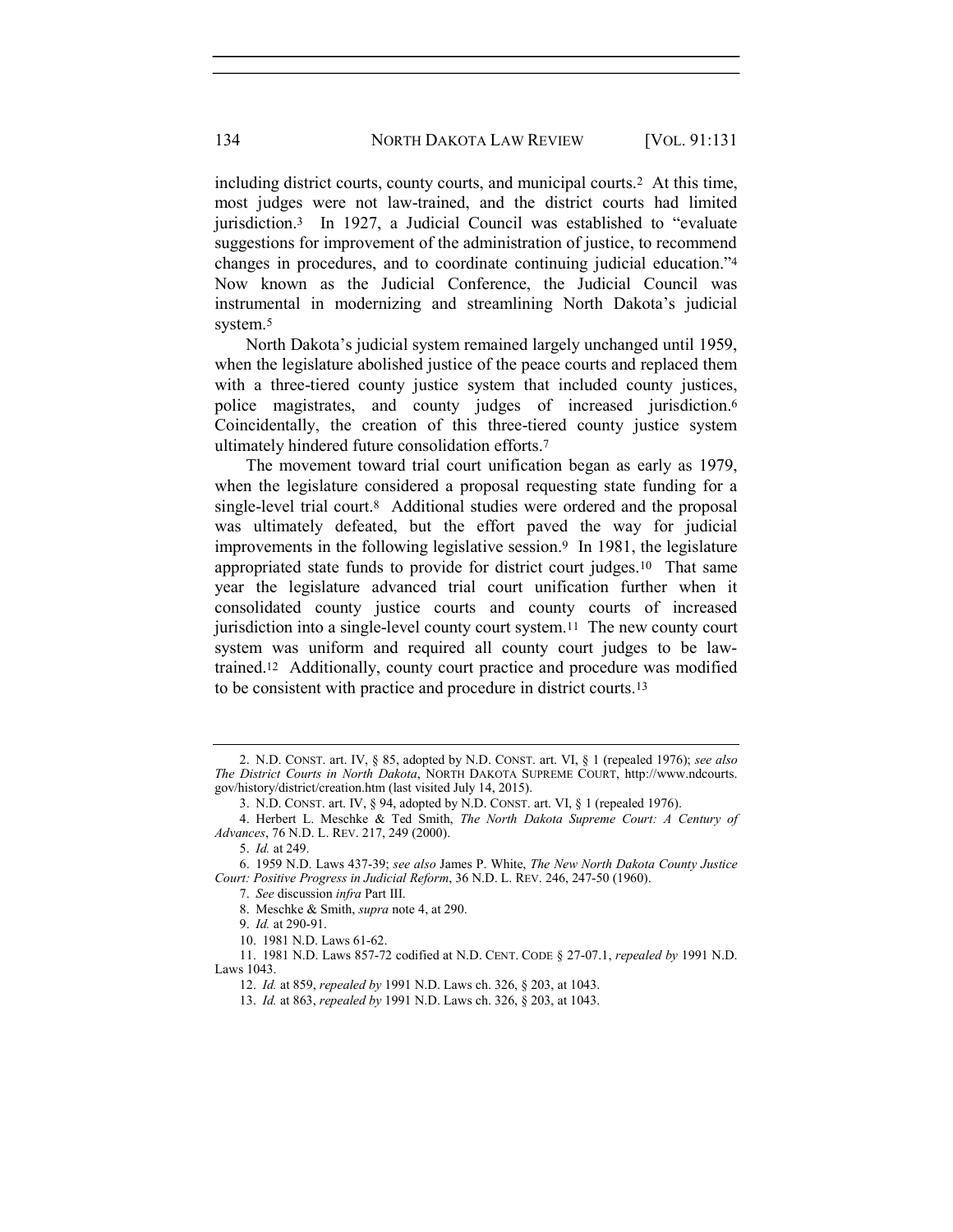Throughout the 1980s, North Dakota operated a supreme court, district courts, county courts, and municipal courts.14 The district courts and county courts had many similarities but were also very different.15 County judges served, and were employed by, the counties in which they were chambered.16 They served four-year terms and handled primarily criminal misdemeanor and noncriminal traffic cases, initial hearings in felony criminal cases, small claims cases, probates and guardianships, and civil cases valued up to \$10,000.17 Counties were statutorily bound to pay county judges a minimum salary but were not required to pay benefits such as health insurance or retirement.18 Some counties did, however, offer fringe benefits, but they were not required by law to do so.<sup>19</sup> Thus, compensation packages for county judges varied greatly between counties.<sup>20</sup>

In contrast, district judges were state employees who served six-year terms.21 As state employees, district judges were entitled to retirement benefits under the North Dakota Public Employees Retirement System ("NDPERS").22 In addition, district judges primarily handled family cases, felony criminal cases after initial proceedings, and civil cases valued over \$10,000.<sup>23</sup> The significant differences in terms, salaries, benefits, and jurisdictional limitations between district judges and county judges precipitated the drastic makeover North Dakota's judicial system received in 1991.<sup>24</sup>

# II. THE PUSH FOR UNIFICATION

During the 1991 North Dakota Legislative Session, there were three major efforts underway to significantly transform North Dakota's judicial system.25 Each proposal was supported and furthered by a different group of interested parties: (1) district court judges; (2) county court judges; and

<sup>14.</sup> Id. at 859, repealed by 1991 N.D. Laws ch. 326, § 203, at 1043.

<sup>15.</sup> See infra text accompanying notes 16-24.

<sup>16. 1981</sup> N.D. Laws 858.

<sup>17. 1981</sup> N.D. Laws 862.

<sup>18.</sup> See BUDGET COMM. ON GOV'T ADMIN., REPORT OF THE NORTH DAKOTA LEGISLATIVE COUNCIL, 52d Sess., at 38-39, 41 (1991).

<sup>19.</sup> See id; see also H.B. 1516, 52d Leg. Assemb., Reg. Sess. (N.D. 1991).

<sup>20.</sup> See supra text accompanying note 19.

<sup>21.</sup> N.D. CONST. art. VI (establishing district court judgeships).

<sup>22.</sup> See generally Legislative Newsletter Number 4 (CTY. JUDGES ASS'N), Jan. 25, 1991, at 1 (on file with the North Dakota Law Review).

<sup>23. 1981</sup> N.D. Laws 862.

<sup>24.</sup> See infra Parts II.A-B.

<sup>25.</sup> See discussion infra Parts II.A-C.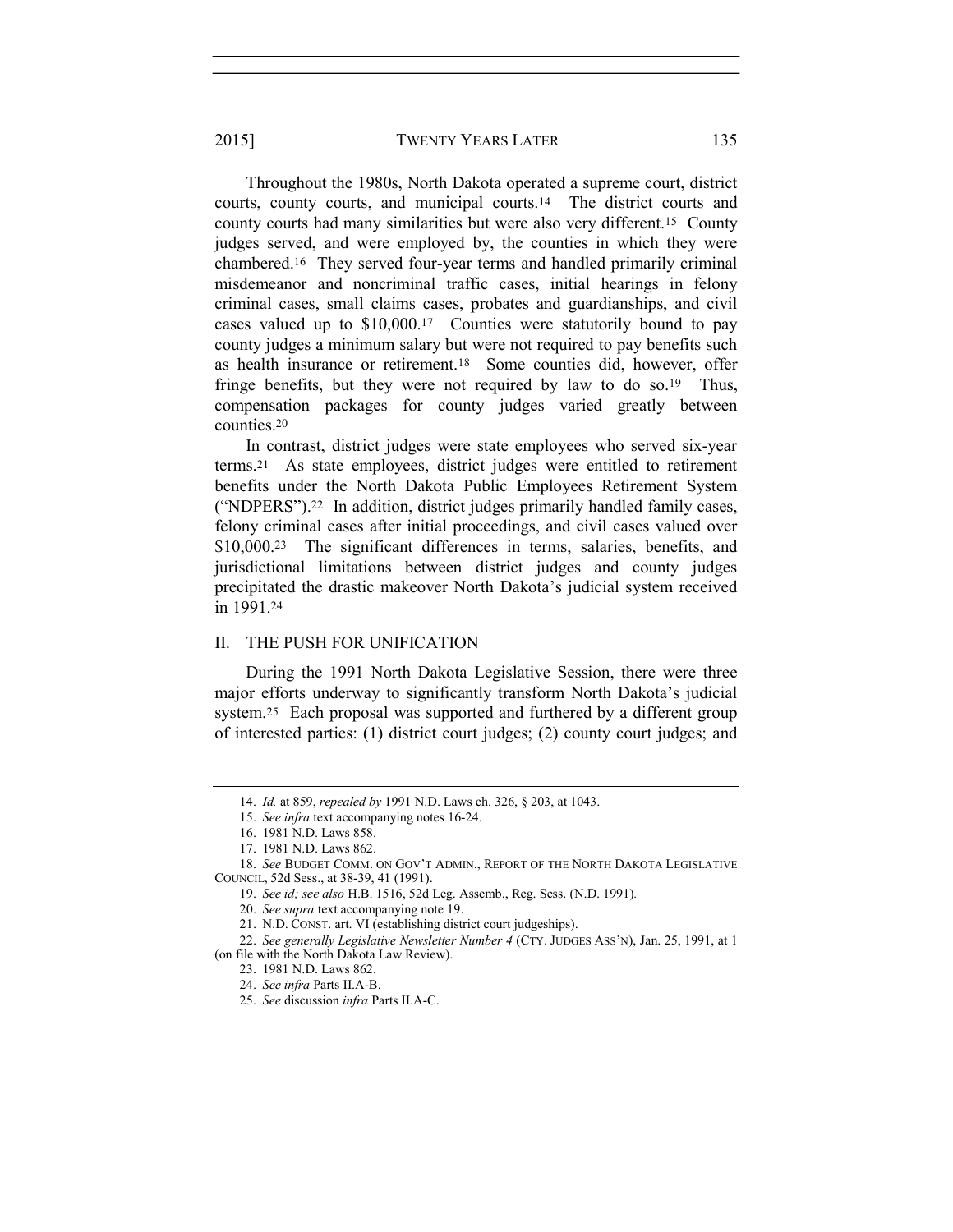(3) the North Dakota Consensus Council ("Consensus Council"),26 a local non-profit and nonpartisan organization tasked with mediating diverse viewpoints to reach a common ground.<sup>27</sup>

A group of district court judges supported a plan known as the Ad Hoc Proposal.28 County judges supported a series of bill drafts to further their objectives, and the Consensus Council presented two companion legislative bills, one of which was ultimately enacted.29 This bill, known as House Bill No. 1517 ("H.B. 1517"), was primarily responsible for the consolidation of the trial courts in North Dakota.30 Although competing bills were proposed by different parties with distinct interests, their goals were aligned.31 The main goal of trial court unification was to promote effective and efficient administration of North Dakota's judicial system.<sup>32</sup>

#### A. AD HOC PROPOSAL

During the 1989 North Dakota Legislative Session, a committee was established to assist the judiciary in developing a plan for trial court unification.33 This committee, known as the Ad Hoc Commission on Court Unification, was comprised of one Supreme Court justice, three district court judges, three county court judges, two attorneys, and the state court administrator.34 Together, they drafted Senate Bill No. 2026 ("S.B. 2026"), known as the Ad Hoc Proposal, in an effort to consolidate trial courts in North Dakota.<sup>35</sup>

Id.

- 30. See H.B. 1517, 52d Leg. Assemb., Reg. Sess., 1991 N.D. Laws 974.
- 31. See discussion infra Part III.A-C.
- 32. See discussion infra Part III.A-C.
- 33. H.C.R. 3033, 51st Leg. Assemb., Reg. Sess. (N.D. 1989).
- 34. See BUDGET COMM. ON GOV'T ADMIN., supra, note 18, at 39.

<sup>26.</sup> THE N.D. CONSENSUS COUNCIL, INC., A NORTH DAKOTA CONSENSUS FOR TRIAL COURT UNIFICATION AND REDUCTION IN THE NUMBER OF JUDGESHIPS OVER THE DECADE: 1991 HOUSE BILL NO. 1517, 52d Sess., at 12 (May 7, 1991) [hereinafter A NORTH DAKOTA CONSENSUS FOR TRIAL COURT UNIFICATION].

The primary objective of the Consensus Council is to provide the opportunity, forums, and assistance in the development of basic agreements and to assure the continued productivity and creativity of the consensus process. The Council does not endorse the specific recommendations of the forums it provides, nor does the Council engage in legislative advocacy on the issues which are subjects of these consensus services. The staff assistance provided by the Council consists of nonpartisan analysis, study, research, and related document preparation. The Council makes the results of these forums available to the public as a means to enrich the diversity of ideas and proposals for public discussion for the benefit of the citizens of North Dakota.

<sup>27.</sup> See discussion infra Part II.A-C.

<sup>28.</sup> See Legislative Newsletter Number 4, supra note 22, at 1.

<sup>29.</sup> See discussion infra Part II.B-C.

<sup>35.</sup> Id. at 41.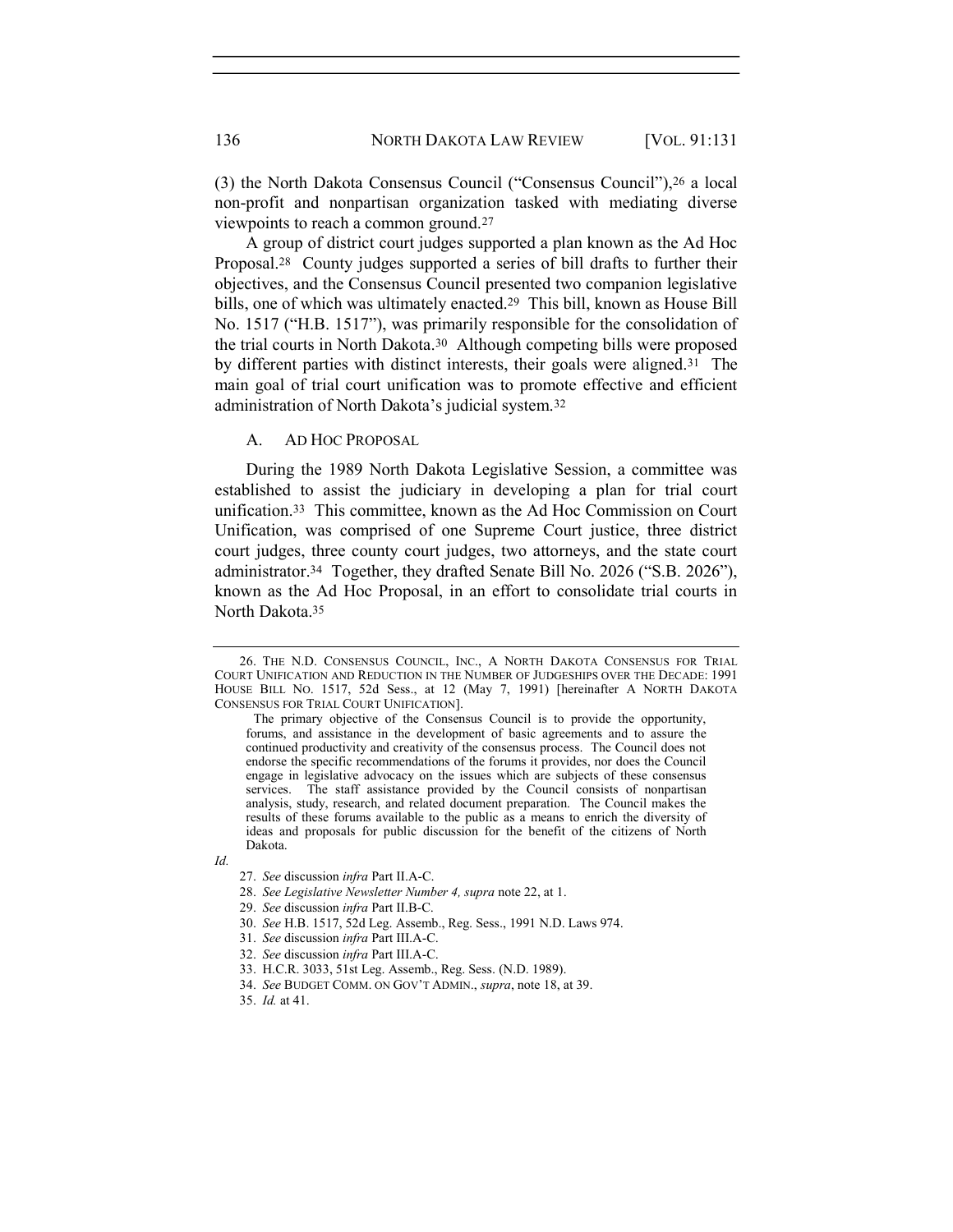Submitted to the legislature in 1991, the Ad Hoc Proposal sought unification by abolishing county courts altogether and reducing the total number of district judgeships.36 The Ad Hoc Proposal created a four-year interim period beginning in 1995, wherein county judges would serve as "interim district judges," although their duties would essentially remain the same as the previous county judges' duties.37 In addition, a companion bill, Senate Bill No. 2027 ("S.B. 2027"), authorized counties to contract with the district courts during the interim to handle county court services previously handled by county judges.<sup>38</sup> S.B. 2026 also granted the Supreme Court authority to determine whether a vacant district court judgeship could be abolished during the interim.<sup>39</sup>

## B. COUNTY JUDGES' PROPOSAL

County judges were generally supportive of a consolidated court system, but believed the Ad Hoc Proposal insufficiently represented their interests.40 With respect to compensation and judicial responsibilities, county judges wished to be treated equally to district judges.41 As a result, the county judges requested: (1) standard six-year terms, (2) an increased and consistent minimum salary, (3) participation in NDPERS and health insurance benefits equivalent to those provided to state employees, and (4) a reduction in the number of judgeships through the process of attrition.<sup>42</sup>

In response to the Ad Hoc Proposal, several individual legislative bills were drafted to further the county judges' interests.43 Senate Bill No. 2028 ("S.B. 2028") sought to increase county judges' terms from four years to six years and to allow county judges to participate in the selection of the North Dakota Supreme Court Chief Justice as well as the election of the presiding judge of the their judicial district.44 Senate Bill No. 2351 ("S.B. 2351") created a salary commission for county judge salary recommendations, and Senate Bill No. 2352 ("S.B. 2352") proposed

<sup>36.</sup> Id. at 38-39.

<sup>37.</sup> See BUDGET COMM. ON GOV'T ADMIN., supra, note 18, at 39.

<sup>38.</sup> S.B. 2027, 52d Leg. Assemb., Reg. Sess. (N.D. 1991).

<sup>39.</sup> Id.

<sup>40.</sup> Legislative Newsletter Number 1 (CTY. JUDGES ASS'N), Jan. 11, 1991, at 1 (on file with the North Dakota Law Review).

<sup>41.</sup> Id.

<sup>43.</sup> THE NORTH DAKOTA CONSENSUS COUNCIL, INC., JUDICIAL BRANCH BILLS INTRODUCED IN THE FIFTY-SECOND LEGISLATIVE ASSEMBLY: BRIEF BILL DESCRIPTIONS, 52d Sess., at 2 (Feb. 11, 1991).

<sup>44.</sup> Legislative Newsletter. Number 1 supra note 40, at 2; see also S.B. 2028, 52d Leg. Assemb., Reg. Sess., 1991 N.D. Laws 1045.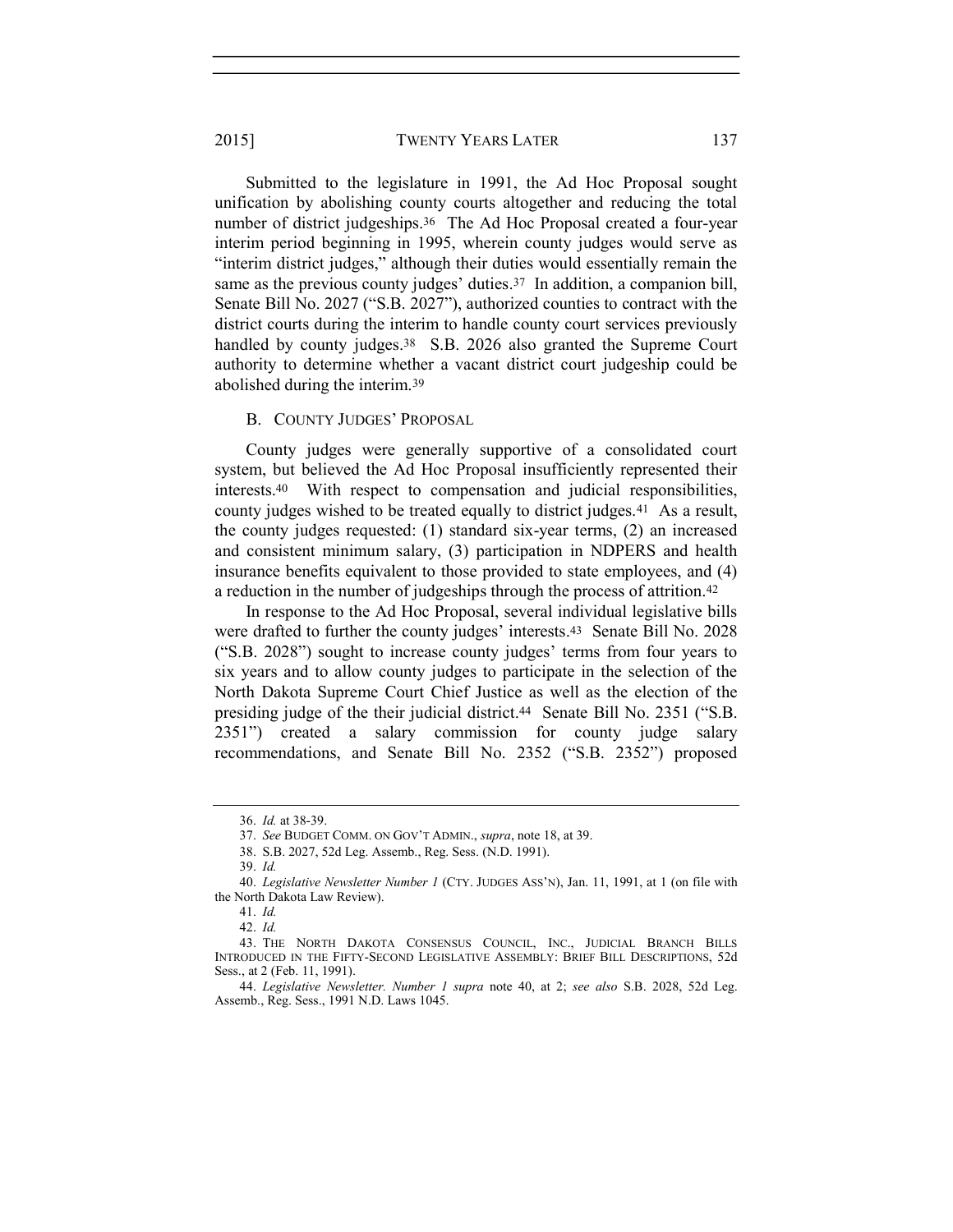increased salaries for county judges.45 Under Senate Bill No. 2487 ("S.B. 2487"), county judges requested eligibility to participate in NDPERS to receive state retirement benefits and health insurance coverage.<sup>46</sup>

C. CONSENSUS COUNCIL PROPOSAL

The Consensus Council considered the comments and suggestions of the stakeholders in trial court unification and drafted bills with their goals in mind.47 While county judges and district judges held a primary stake in the outcome of consolidation legislation, other primary stakeholders included state and county governments, attorneys, judicial system employees, and the citizens of North Dakota.48 The Consensus Council drafted two companion bills proposing trial court unification through the abolition of county courts and a reduction in the total number of judgeships.49 House Bill No. 1516 ("H.B. 1516") provided the substantive provisions for trial court unification, and H.B. 1517 provided the technical changes to the relevant statutes.50 Together, these two bills sought to create a single trial court of general jurisdiction by: (1) abolishing county courts, (2) establishing additional district court judgeships to supplant the abolished county court judgeships, (3) reducing the total number of judgeships through attrition, and (4) retaining access to justice in rural communities.<sup>51</sup>

Under H.B. 1516, county courts would be abolished within four years, and then-serving county judges would automatically transition to district court judges.52 Thereafter, the total number of judgeships would be reduced from fifty-three to forty-six by the year 2000 through attrition.53 Under the attrition process, judicial vacancies occurring through voluntary resignation, retirement, or death could be abolished.54 Finally, a rural chambering

<sup>45.</sup> S.B. 2351, 52d Leg. Assemb., Reg. Sess., 1991 N.D. Laws 1052; S.B. 2352, 52d Leg. Assemb., Reg. Sess., 1991 N.D. Laws 1051.

<sup>46.</sup> S.B. 2487, 52d Leg. Assemb., Reg. Sess. (N.D. 1991).

<sup>47.</sup> A NORTH DAKOTA CONSENSUS FOR TRIAL COURT UNIFICATION, supra note 26, at 1-2.

<sup>48.</sup> Id.

<sup>49.</sup> Id.

<sup>50.</sup> Id.; see also H.B. 1516, 52d Leg. Assemb., Reg. Sess. (N.D. 1991); H.B. 1517, 52d Leg. Assemb., Reg. Sess., 1991 N.D. Laws 974.

<sup>51.</sup> See H.B. 1516, 52d Leg. Assemb., Reg. Sess. (N.D. 1991); H.B. 1517, 52d Leg. Assemb., Reg. Sess., 1991 N.D. Laws 974.

<sup>52.</sup> 1991 S. Standing Comm. Minutes: Hearing on Bill No. 1516 & 1517 Before the S. Comm. on the Judiciary, 52d Leg. Sess. (1991). Although the goal was for then-serving county judges to automatically become district judges so as not to challenge their job security, enactment of subsequent legislation required county judges to run for their district judgeship counterparts during the 1994 general election.

<sup>53</sup>. 1991 S. Standing Comm. Minutes: Hearing on Bill No. 1516 & 1517 Before the S. Comm. on the Judiciary, supra note 52 (statement of Bruce Levi).

<sup>54.</sup> See id. (statement of Dist. Judge Bruce Bohlman).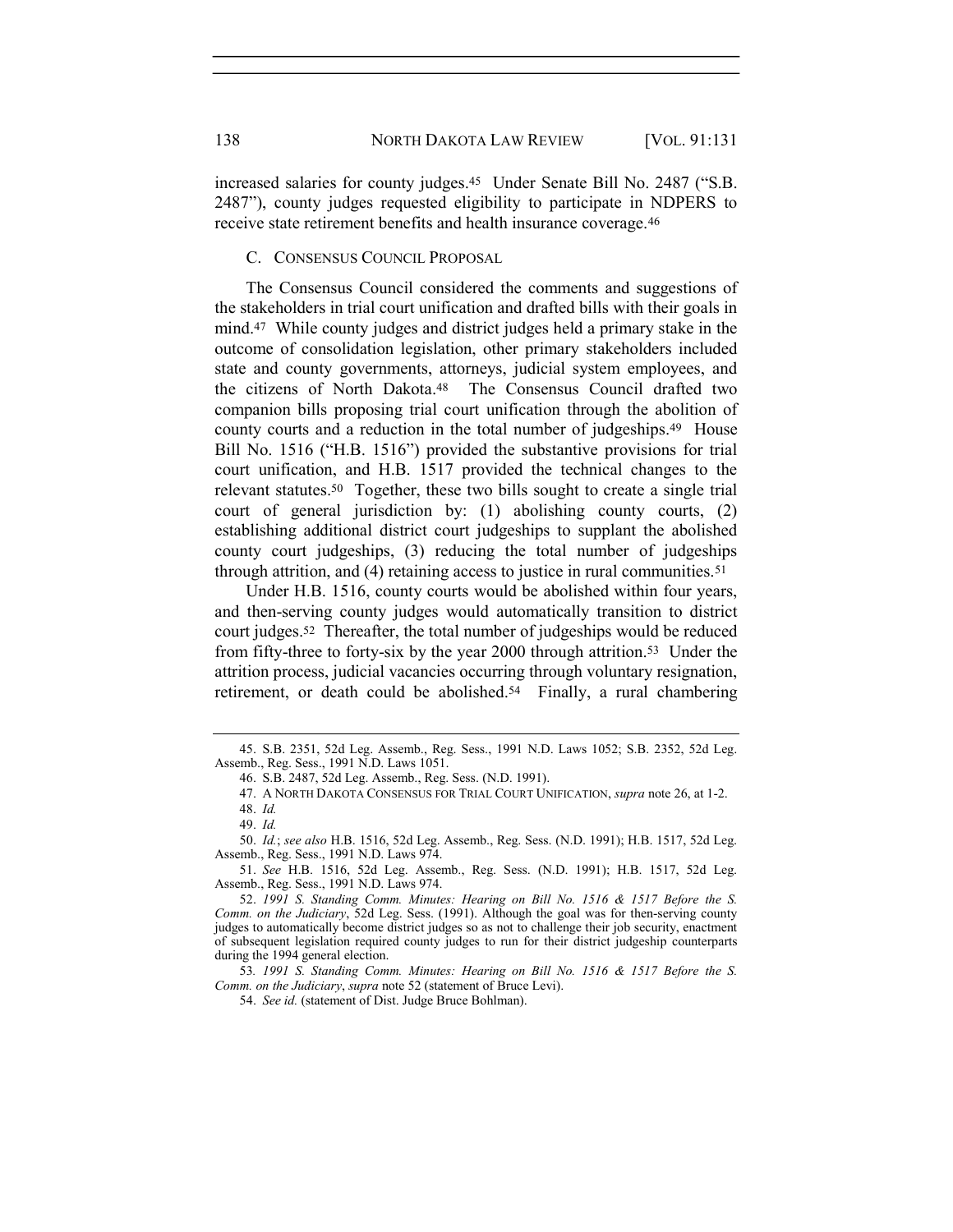provision sought to maintain rural access to justice by ensuring approximately thirty percent of judges were chambered in cities with populations under 10,000 people.55 These provisions would become effective through enactment of H.B. 1517, which amended the relevant statutory sections of the North Dakota Century Code.<sup>56</sup>

# III. THE 1991 LEGISLATIVE SESSION

During the 1991 Legislative Session, testimony was presented on each of the three competing trial court unification efforts.57 The Ad Hoc and County Judges' proposals were considered but were ultimately defeated.<sup>58</sup> After the Ad Hoc and County Judges' proposals were defeated, the focus of the unification effort shifted to determine the viability of the Consensus Council's Proposal.59 Support for the Consensus Council's Proposal increased, and H.B. 1517 was ultimately passed in 1991, with amendments incorporating H.B. 1516.<sup>60</sup>

# A. AD HOC AND COUNTY JUDGES' PROPOSALS DEFEATED

The district judges were steadfast in their support for the Ad Hoc Proposal and continued to push for a reduction in the number of judgeships.61 On January 23, 1991, the Senate Judiciary Committee held a hearing on the Ad Hoc Proposal.<sup>62</sup> At the hearing, District Judge Bruce Bohlman63 testified in favor of the Ad Hoc Proposal but noted, "Judges can't agree because jobs will be cut."<sup>64</sup>

Meanwhile, the county judges remained informed of legislative developments by utilizing newsletters drafted by a member of the County Judges Association, Burleigh County Judge Gail Hagerty.65 Surveys were

<sup>55.</sup> Id. (statement of Rep. Kretschmar).

<sup>56.</sup> Id.; see also, H.B. 1517 52d Leg. Assemb., Reg. Sess., 1991 N.D. Laws 974.

<sup>57.</sup> See infra Part III.A-E.

<sup>58.</sup> See infra Part III.A.

<sup>59.</sup> See discussion infra Part III.A-E.

<sup>60.</sup> See H.B. 1516, 52d Leg. Assemb., Reg. Sess. (N.D. 1991); H.B. 1517, 52d Leg. Assemb., Reg. Sess., 1991 N.D. Laws 974.

<sup>61.</sup> Legislative Newsletter Number 4, supra note 22, at 1.

<sup>62.</sup> See 1991 S. Standing Comm. Minutes: Hearing on Bill No. SB 2026 & SB 2027 Before the S. Comm. on the Judiciary, 52d Leg. Sess. (N.D. 1991).

<sup>63.</sup> Bruce E. Bohlman was a district judge in the Northeast Central Judicial District, appointed in 1987, elected in 1988, 1992, and 1998, and retired in 2004. He was also a surrogate judge from 2005–2013. Biographical Sketches of the North Dakota District Court Judges, NORTH DAKOTA SUPREME COURT, https://www ndcourts.gov/court/bios/bohlman htm.

<sup>64.</sup> 1991 S. Standing Comm. Minutes: Hearing on Bill No. SB 2026 & SB 2027 Before the S. Comm. on the Judiciary, supra note 62 (statement of Dist. Judge Bruce Bohlman).

<sup>65.</sup> Gail Hagerty is the presiding judge of the South Central Judicial District and was elected in 1994, 1996, 2002, 2008, and 2014. She was also a Burleigh County Judge from 1987–1994.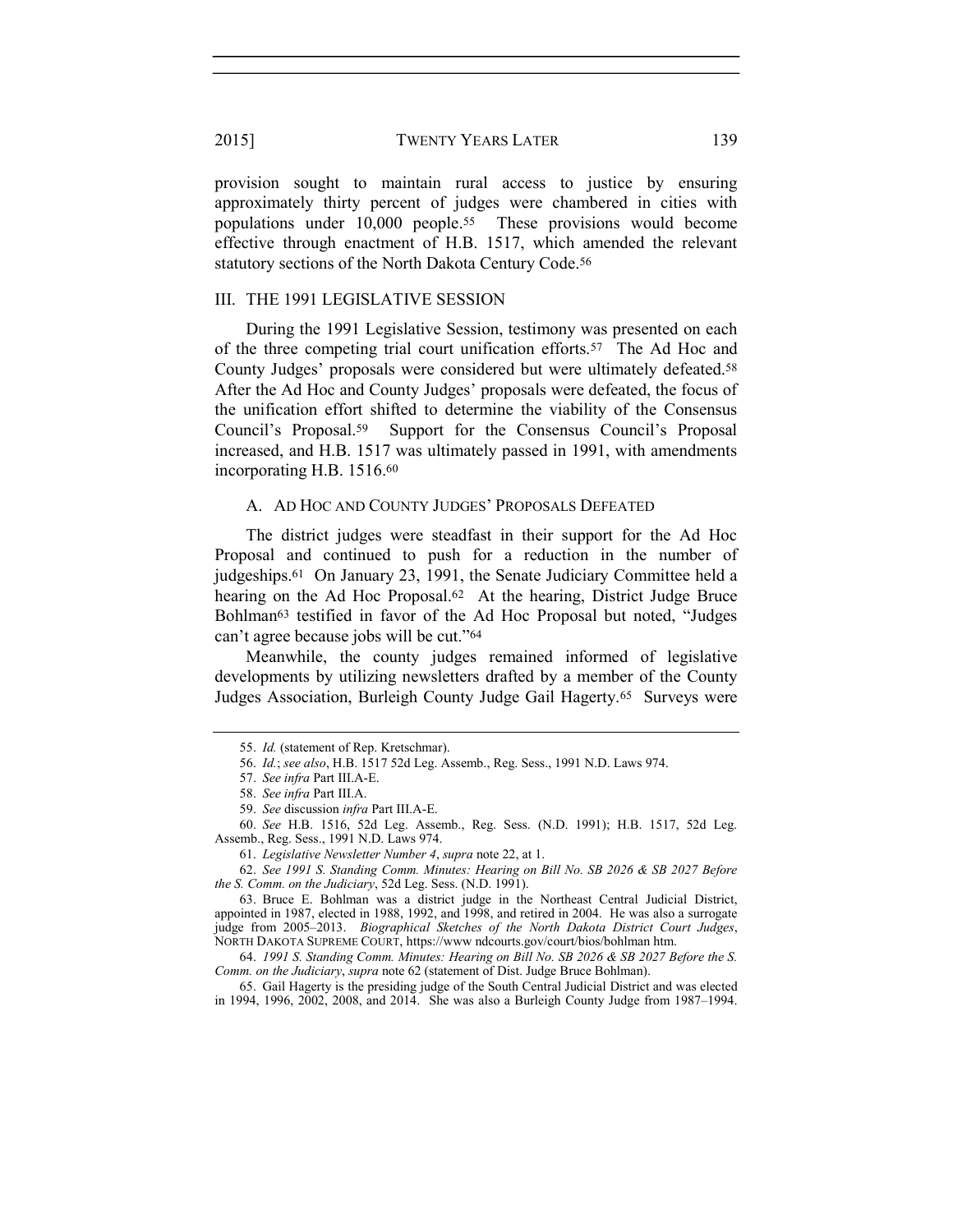also circulated through the newsletters, allowing then-serving county judges to provide input on pending legislation and other consolidation efforts.66 A January 25, 1991, newsletter noted mounting frustrations between county and district judges: "[Judge] Bohlman urged against further study and indicated that the judges would probably never reach agreement. He suggested that if you got three judges together, they couldn't agree on how to kill a rat in a bathtub."<sup>67</sup>

While the Ad Hoc Proposal failed to gain momentum, procedural problems plagued the county judges' retirement bill.68 Under S.B. 2487, the county judges sought to participate in NDPERS, but all bills affecting NDPERS required consideration by a certain deadline and that deadline had passed.69 After this setback, a recommendation was made to require counties to pay retirement benefits to county judges, rather than to have those benefits provided by the state.70 This idea was quickly dismissed because the county judges believed county commissioners would find it unfavorable.<sup>71</sup>

Meanwhile, some progress was made regarding increased salaries for county judges.72 On February 1, 1991, the newsletter reported, "the county commissioners and the [A]ssociation [of Counties] have a commitment to deal equitably with county judges in providing both salary and benefits."<sup>73</sup> Additionally, a discussion regarding the legislation submitted by the county judges to extend their terms from four years to six years was delayed.<sup>74</sup> While there was no opposition to the increased term bill, action was delayed until decisions concerning the Ad Hoc Proposal were made.75 Shortly

Biographical Sketches of the North Dakota District Court Judges, NORTH DAKOTA SUPREME COURT, https://www ndcourts.gov/court/bios/hagerty.htm.

<sup>66.</sup> See discussion infra Parts III.B-C.

<sup>67.</sup> Legislative Newsletter Number 4, supra note 22, at 1.

<sup>68.</sup> Id.

<sup>69.</sup> Id.; see also 1991 S. Standing Comm. Minutes: Hearing on Bill No. 2487 Before the S. Comm. on State and Fed. Government, 52nd Leg. Sess. (N.D. 1991); Legislative Newsletter Number 4, supra note 22, at 1.

<sup>70.</sup> Legislative Newsletter Number 4, supra note 22, at 1.

<sup>71.</sup> Id. ("Both Judge [Donavin] Grenz and Justice [Gerald] VandeWalle were quick to point out that such a position would put [county judges] at odds with the county commissioners, and we all know that is not an advantageous position for [county judges].")

<sup>72.</sup> Legislative Newsletter Number 5 (CTY. JUDGES ASS'N), Feb. 1, 1991, at 1 (on file with the North Dakota Law Review).

<sup>73.</sup> Id.

<sup>74.</sup> Legislative Newsletter Number 2 (CTY. JUDGES ASS'N), Jan. 17, 1991, at 1 (on file with the North Dakota Law Review).

<sup>75.</sup> Id.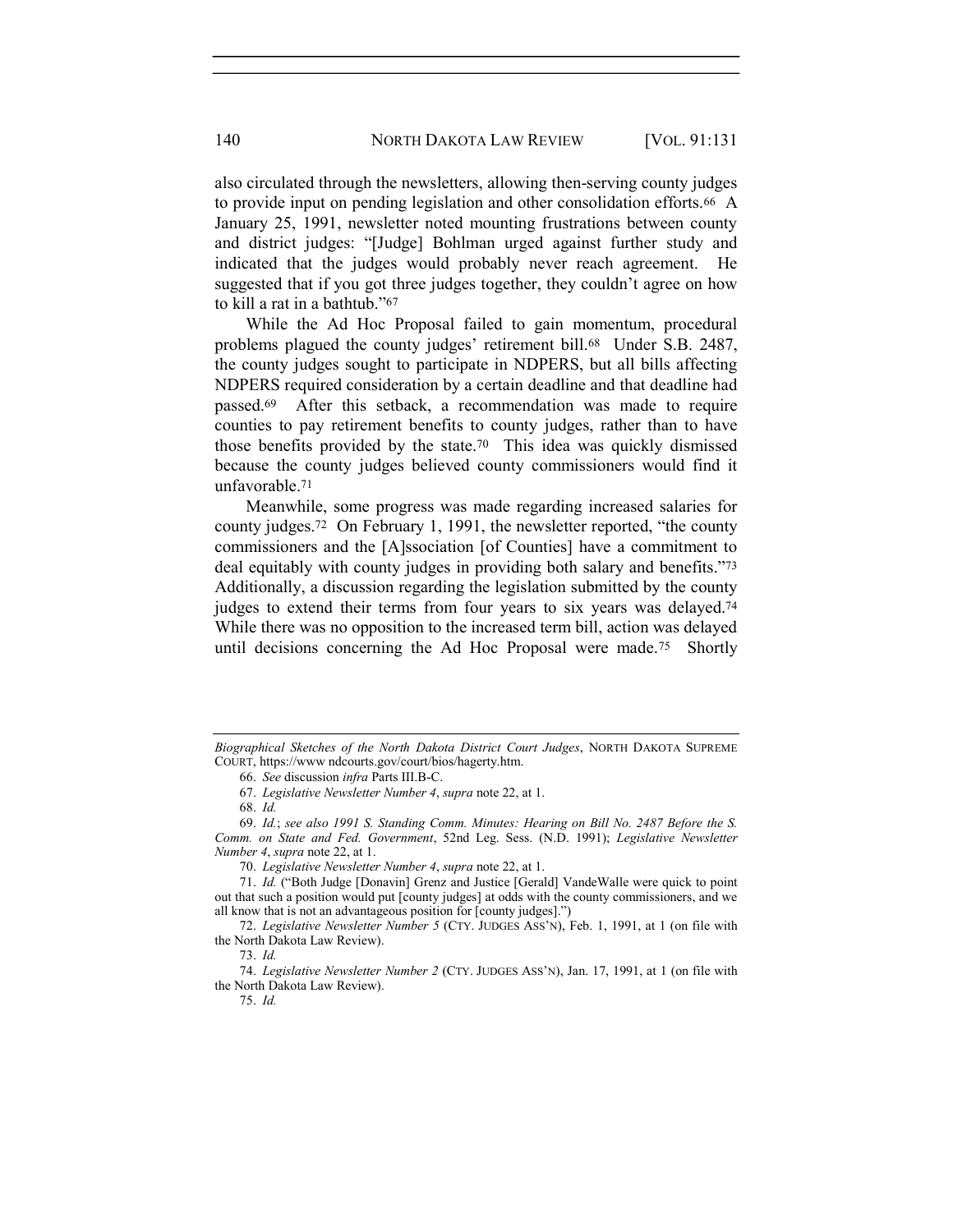thereafter, both the Ad Hoc Proposal and the county judges' retirement bill were defeated in the Senate.<sup>76</sup>

#### B. INCREASED SUPPORT FOR H.B. 1516

After the Ad Hoc Proposal and a majority of the county judges' bills were defeated, only the Consensus Council's Proposal under H.B. 1516 and H.B. 1517 remained as a viable option to establish a consolidated trial court during the 1991 Legislative Session. District judges and county judges were faced with the decision to either support trial court consolidation under H.B. 1516 or risk tabling the issue until the 1993 Legislative Session. A February 15, 1991, county judge newsletter summarized the major provisions of H.B. 1516:

[T]he unification bill which is called the "consensus council bill" would create a unified court system effective January 2, 1995. All existing county judges could run for new district court judgeships in November, 1994. A new district court judgeship would be created for each county judgeship existing in 1994. A reduction of total trial court judgeships from 53 to 46 would need to occur by the year 2000 through a process of attrition. The Supreme Court could move judgeships upon death or retirement to allocate judicial resources as needed in the state.<sup>77</sup>

The district judges generally supported trial court consolidation under H.B. 1516, but believed the total number of judges should be reduced from forty-six to thirty-five.78 District Judges Bruce Bohlman and Lawrence Leclerc79 represented the district judges at a House Judiciary Committee hearing held on February 5, 1991.80 Judge Bohlman stated, "We did various case load studies and population [studies] and came to the conclusion that if you used the national averages we would have a total of 35 judges in the state. We have 53 and compromised at 42. I'm not sure

<sup>76.</sup> Legislative Newsletter Number 8 (CTY. JUDGES ASS'N), Feb. 22, 1991, at 1 (on file with the North Dakota Law Review).

<sup>77.</sup> Legislative Newsletter Number 7 (CTY. JUDGES ASS'N), Feb. 15, 1991, at 3 (on file with the North Dakota Law Review).

<sup>78.</sup> See 1991 H. Standing Comm. Minutes: Hearing on Bill No. HB 1516 & 1517 Before the H. Comm. on the Judiciary, 52d Leg. Sess. (1991) (statement of Dist. Judge Bruce Bohlman)

<sup>79.</sup> Lawrence A. Leclerc was a district judge of the East Central Judicial District, appointed in 1979, elected in 1980, 1986, 1992, and 1998, and retired in 2004. He was also a surrogate judge in 2005. Biographical Sketches of the North Dakota District Court Judges, NORTH DAKOTA SUPREME COURT, https://www ndcourts.gov/court/bios/leclerc htm.

<sup>80.</sup> 1991 H. Standing Comm. Minutes: Hearing on Bill No. HB 1516 & 1517 Before the H. Comm. on the Judiciary, supra note 78 (statement of Dist. Judge Bruce Bohlman).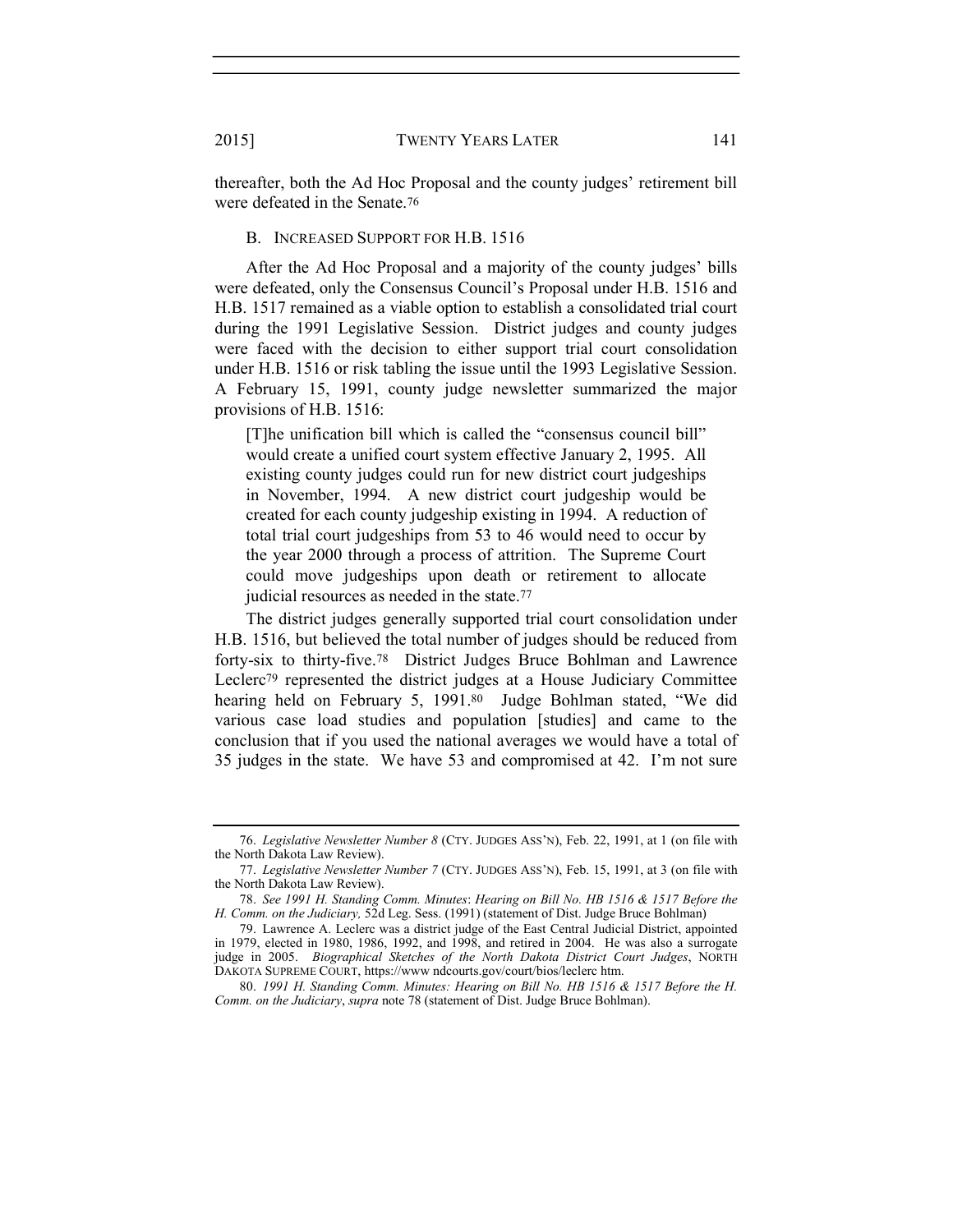how the Consensus Council reached 46."81 Judge Bohlman also suggested the reduction in the number of judges through attrition was an impossible feat under specified time restraints because its success was contingent upon the occurrence of unpredictable events; specifically, the resignation, retirement, or death of then-serving judges.<sup>82</sup>

The county judges were also generally supportive of trial court consolidation under H.B. 1516 because it was more favorable to them than the Ad Hoc Proposal.83 Although some county judges expressed hesitation in supporting H.B. 1516, others urged the county judges to unite:

 Although HB1516 may not be perfect in everyone[']s opinion, it is the only viable means to obtain a true unified system with equal benefits and pay scale. It places current county and district court judges on equal footing on the issue of reduction in the number of judges. I would strongly urge all county judges to support HB 1516, for if we do [not], we will continue to be shafted and will have no one to blame [but] ourselves.<sup>84</sup>

As support for H.B. 1516 by county judges increased, so too did tensions between county judges and county commissioners over the pending county judges' salary bill.<sup>85</sup>

C. TENSIONS RISE

While hearings on H.B. 1516 were concluding in the Senate Judiciary Committee, the county judges' salary bill was presented to the House Judiciary Committee.86 Initially, the county commissioners agreed to support the county judges' salary bill because they believed it would prolong the existence of county courts.87 Thus, county commissioners felt

Id.

<sup>81.</sup> Id.

<sup>82.</sup> Id. ("The easy decision is to consolidate the courts because we really don't need two trial courts. The tough decision is how to reduce the number of judges significantly by the year 2000. Vacancy has to have occurred either by death, retirement or resignation and we can't depend on that. Certain positions have to be cut and [we] can't do that by attrition but by absolute time tables. . . . I am in favor of [H.B. 1516] but I think it has to address some of the tough decisions.")

<sup>83.</sup> Legislative Newsletter Number 7, supra note 77, at 3. Further, the newsletter states, County judges who have spoken out to this point seem to believe that the seven or eight principles for unification in which our Association adopted in November 1990 are contained in principle [in] House Bill 1516. Favorable testimony has been received by both committees from county judges and Supreme Court justices.

<sup>84.</sup> Legislative Newsletter Number 8 (CTY. JUDGES ASS'N), Feb. 22, 1991, at 4 (on file with the North Dakota Law Review).

<sup>85.</sup> See discussion infra Part III.C.

<sup>86.</sup> Legislative Newsletter Number 10 (CTY. JUDGES ASS'N), Mar. 5, 1991, at 1 (on file with the North Dakota Law Review).

<sup>87.</sup> Id.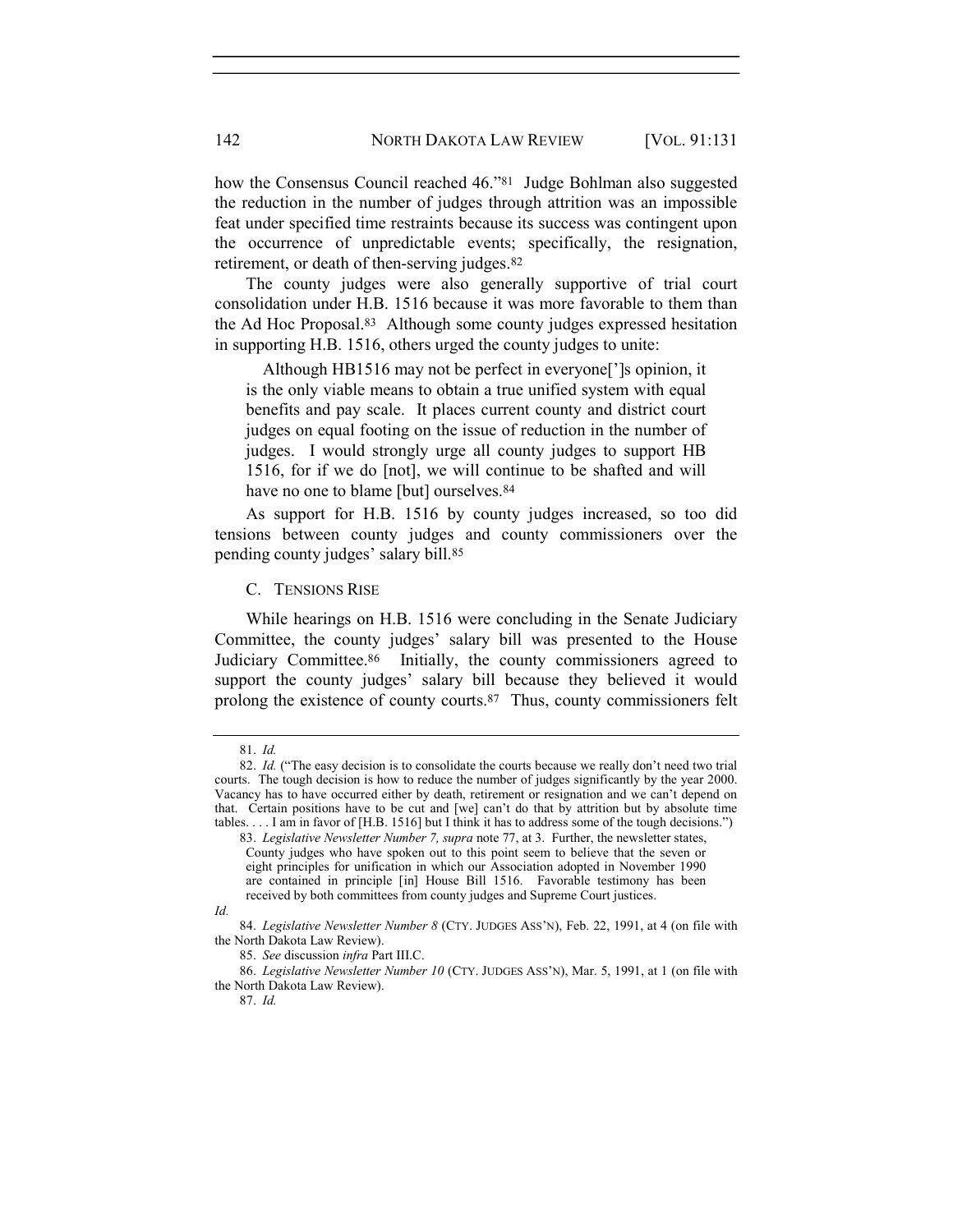slighted by the county judges' renewed support for trial court consolidation under H.B. 1516.<sup>88</sup>

In response to the county judges' renewed support for H.B. 1516, Morton County Commissioner Richard Bendish testified in opposition to it at a House Judiciary Committee hearing: "The apparent support of unification by the county judges has caused many [commissioners] to reconsider the wisdom of placing these new salary levels in state statute, prior to final action on unification."89 A March 5, 1991, newsletter expanded on the county commissioners' concerns,

 [Morton County Commissioner Richard] Bendish told [County Judge Gail Hagerty] that he feels the county judges have breached their agreement with the commissioners by supporting unification. He said the salary increases [under the county judges' salary bill] were agreed to because the counties believed by doing so they could help ensure that the county court system would continue at least until the year 2000.<sup>90</sup>

Despite the county commissioners' perceived flip-flop in support for H.B. 1516 by the county judges, the county judges maintained their support for unification remained consistent throughout the legislative session.<sup>91</sup>

D. DEMISE OF H.B. 1516

On March 3, 1991, the Senate Judiciary Committee amended H.B. 1516 and recommended its passage.92 The amendments included changes to the rural chambering and judgeship reduction provisions.93 As amended, the legislation required no more than seventy percent of the district judges to be chambered in cities with populations greater than 7,500, rather than populations of 10,000 as proposed in the original draft.94 Additionally, the judgeship reduction provision was amended to require reduction in the number of judgeships to forty-two by January 2, 2001, as opposed to fortysix required by the original draft.<sup>95</sup> After these amendments were approved by the Senate, H.B. 1516 was returned to the House for consideration.<sup>96</sup>

<sup>88.</sup> Id.

<sup>89.</sup> Id.

<sup>90.</sup> Id.

<sup>91.</sup> Id.

<sup>92.</sup> 1991 S. Standing Comm. Minutes: Hearing on Bill No. HB 1516 & 1517 Before the S. Comm. on the Judiciary, supra note 52 (statement of Sen. Stenehjem).

<sup>93.</sup> Id.

<sup>94.</sup> Id.

<sup>95.</sup> Id.

<sup>96.</sup> Legislative Newsletter Number 15 (CTY. JUDGES ASS'N), Apr. 4, 1991, at 1 (on file with the North Dakota Law Review).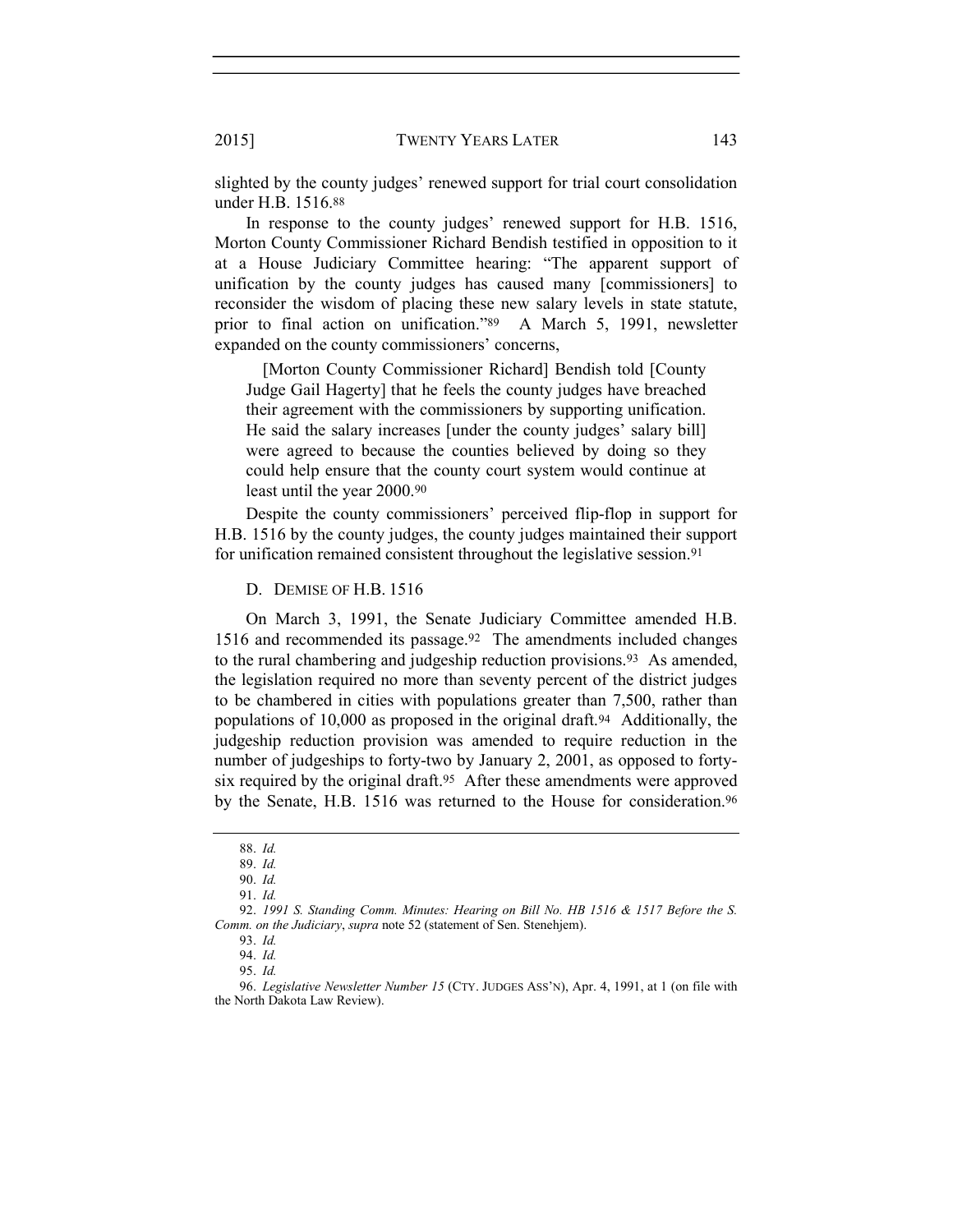House members, however, determined the fiscal implications were too costly, and on March 28, 1991, H.B. 1516 was defeated.<sup>97</sup>

E. RESURRECTION OF H.B. 1517

The demise of H.B. 1516 was a devastating blow to consolidation efforts.98 With the end of the legislative session in sight, it appeared unlikely that consolidation would occur before the end of the 1991 Legislative Session.99 Although H.B. 1516 had been defeated, H.B. 1517 was still alive.100 In a final effort to unify the trial courts before the close of the 1991 Legislative Session, a committee, known as the Conference Committee, was established to consider amendments to H.B. 1517 that incorporated provisions of H.B. 1516.<sup>101</sup>

The Conference Committee discussed the equitable distribution of court revenues and expenditures between the state and the counties because uncertainty regarding fiscal implications was the primary cause of H.B. 1516's demise.102 Because insufficient studies existed regarding the fiscal implications to state and local budgets, the Conference Committee suggested passing the underlying consolidation legislation and tabling the fiscal issues for future study.103 To accomplish this, the Conference Committee recommended including in H.B. 1517 a statement of legislative intent to reserve the issue of equitable distribution of court revenues and expenditures for future study and determination.104 Both the House and Senate adopted the Conference Committee's proposal, and H.B. 1517 passed by an overwhelming majority.<sup>105</sup>

#### IV. 1991 ENACTMENT OF H.B. 1517

On April 11, 1991, Governor George Sinner signed H.B. 1517 into law.106 The bill established a single trial court of general jurisdiction in North Dakota by abolishing county courts and reducing the total number of district court judgeships.107 In addition to substantive provisions, the bill contained technical provisions modifying relevant statutes of the North

<sup>97.</sup> Id.; see also H. JOURNAL, 52d Leg. Assemb., Reg. Sess., 1509-10 (N.D. 1991).

<sup>98.</sup> Legislative Newsletter Number 15, supra note 96, at 1.

<sup>99.</sup> Id.

<sup>100.</sup> Id.

<sup>101.</sup> Id.

<sup>102.</sup> A NORTH DAKOTA CONSENSUS FOR TRIAL COURT UNIFICATION, supra note 26, at 11.

<sup>103.</sup> Id.

<sup>104.</sup> Id.

<sup>105.</sup> Id.

<sup>106.</sup> H. JOURNAL, 52d Leg. Assemb., Reg. Sess. 1946 (N.D. 1991).

<sup>107.</sup> H.B. 1517, 52d Leg. Assemb., Reg. Sess., 1991 N.D. Laws 974.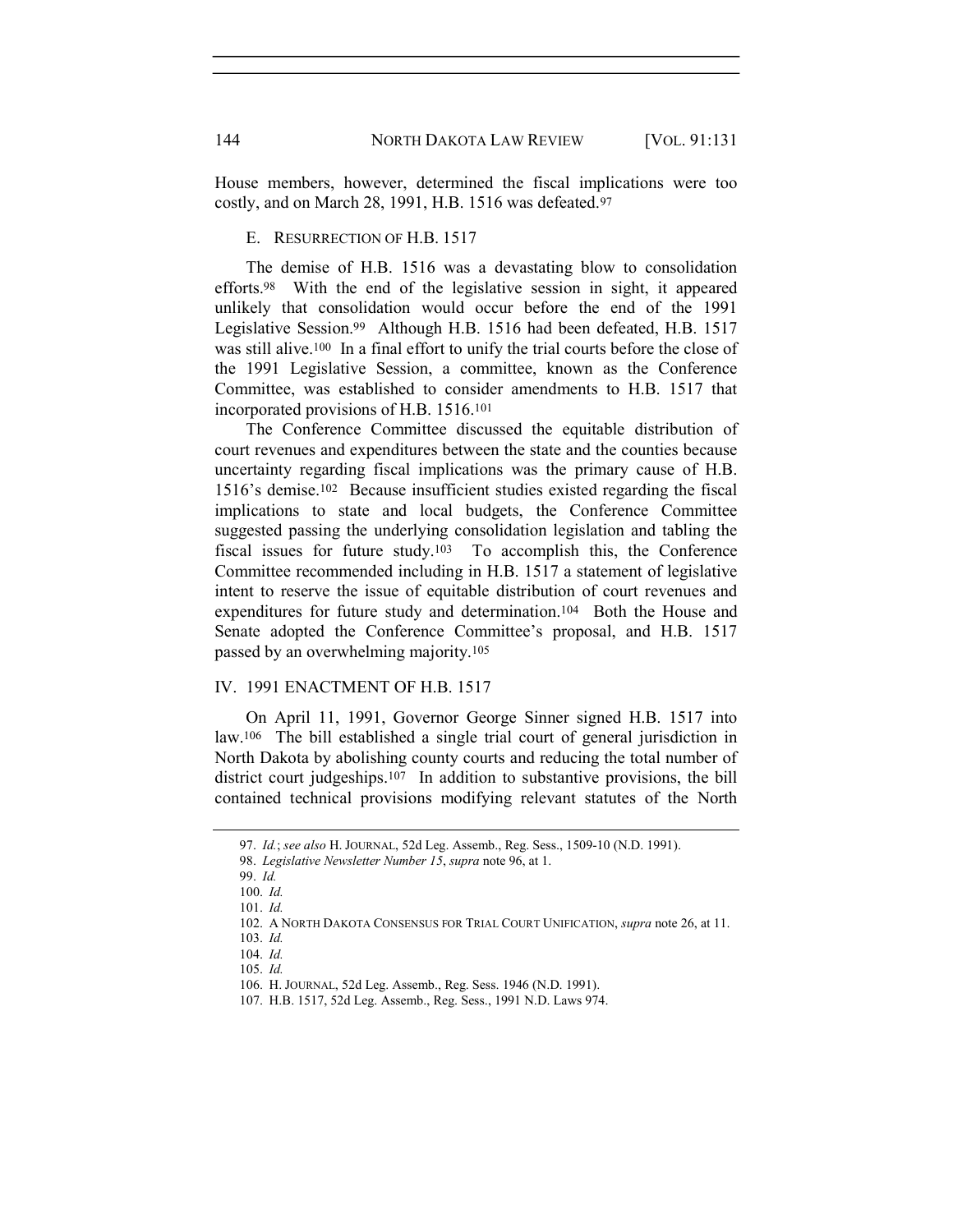Dakota Century Code.<sup>108</sup> Together, these provisions provided for the effective implementation of a unified court system over the course of the following decade.<sup>109</sup>

## A. ABOLITION OF COUNTY COURTS AND COUNTY JUDGESHIPS

The most significant substantive provision of H.B. 1517 was the provision that abolished county courts and county judgeships and created additional district court judgeships.110 Under H.B. 1517, the terms of all county judgeships were terminated as of January 1, 1995, and were replaced by new district court judgeships.111 Unlike previous proposals, however, H.B. 1517 did not automatically transition the county judges into a district court judgeship.112 Instead, county judges were required to run for their district judgeship counterpart in the 1994 general election.<sup>113</sup> In addition, this legislation established initial staggered terms of two, four, and six years for the new district court judgeships, with each judgeship receiving six-year terms thereafter.<sup>114</sup>

## B. REDUCTION IN DISTRICT COURT JUDGESHIPS

In 1991, there were fifty-three judges in North Dakota, including twenty-six county judges and twenty-seven district judges.115 Although the bill initially created an equal number of district judgeships to supplant the abolished county judgeships, the bill also required a reduction in the total number of district judgeships from fifty-three to forty-two during the following decade.116 Thus, the bill mandated the elimination of eleven judgeships by 2001.117 In an effort to avoid threatening job security through mandatory termination of judgeships, the bill sought reduction through gradual attrition resulting from the resignation, retirement, or death of then-serving district judges.<sup>118</sup>

<sup>108.</sup> Id.

<sup>109.</sup> Id.

<sup>110.</sup> Id.

<sup>111.</sup> H.B. 1517, 52d Leg. Assemb., Reg. Sess., 1991 N.D. Laws 974.

<sup>112.</sup> Id.

<sup>113.</sup> Id.

<sup>114.</sup> Id.

<sup>115.</sup> A NORTH DAKOTA CONSENSUS FOR TRIAL COURT UNIFICATION, supra note 26, Appendix 2, at 2.

<sup>116.</sup> H.B. 1517, 52d Leg. Assemb., Reg. Sess., 1991 N.D. Laws 974.

<sup>117</sup>. Id.

<sup>118.</sup> Id.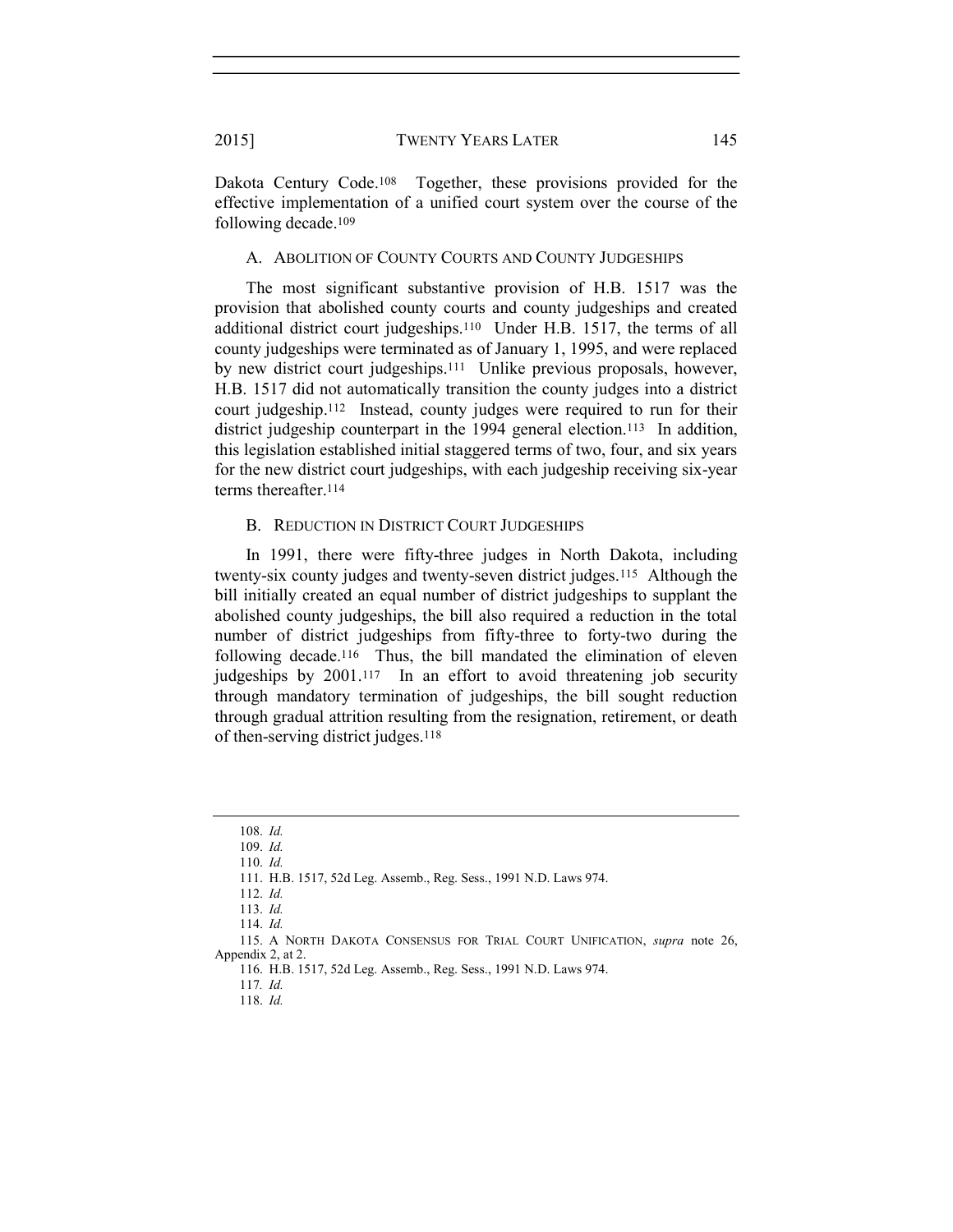Amendments to the bill created a process for reducing the number of judgeships to forty-two by 2001.119 First, when a judicial vacancy occurred through resignation, retirement, or death, the Supreme Court was required to determine whether the office was necessary for effective judicial administration.120 If the Supreme Court determined the office was not necessary for effective judicial administration, the Supreme Court could abolish the position.121 Second, the Supreme Court had the authority to abolish offices of district court judges, regardless of whether a position was vacant, if it determined the office was not necessary for effective judicial administration.<sup>122</sup>

The authority to abolish vacant judgeships was a new authority granted to the Supreme Court through enactment of H.B. 1517.123 Previously, vacant judgeships were filled without consideration as to whether the position was necessary for effective judicial administration.124 In the eight years following the enactment of H.B. 1517, the Supreme Court abolished ten vacant judgeships and one occupied judgeship and successfully reached the mandatory reduction in judgeships by 2001.

## V. THE 1993 LEGISLATIVE SESSION: RESISTANCE TO UNIFICATION

With the process of trial court unification well on its way, it was necessary for the legislature to enact legislation to efficiently implement trial court consolidation.125 Before it could consider such legislation, however, the legislature had to address an effort to repeal the unification legislation passed during the previous legislative session.126 In 1993, House Bill No. 1503 ("H.B. 1503") was submitted in an effort to repeal consolidation legislation codified under chapter 27-05 of the North Dakota Century Code.127 After H.B. 1503 was defeated, the legislature considered several bills that addressed: (1) the timetable for the reduction in the

<sup>119.</sup> Id.

<sup>120.</sup> Id.

<sup>121.</sup> Id.

<sup>122.</sup> Id. This provision was effective as of July 1, 1995, and required a one-year notice to the affected judge with an opportunity for a hearing. If the Supreme Court determined an occupied judgeship was not necessary for effective judicial administration, the judicial office would then terminate at the end of the judge's term.

<sup>123.</sup> Id.

<sup>124.</sup> See id.

<sup>125.</sup> See H.B. 1517, 52d Leg. Sess., Reg. Sess., 1991 N.D. Laws 974.

<sup>126.</sup> See discussion infra Part V.A.

<sup>127.</sup> H.B. 1503, 53d Leg. Sess., Reg. Sess. (N.D. 1993).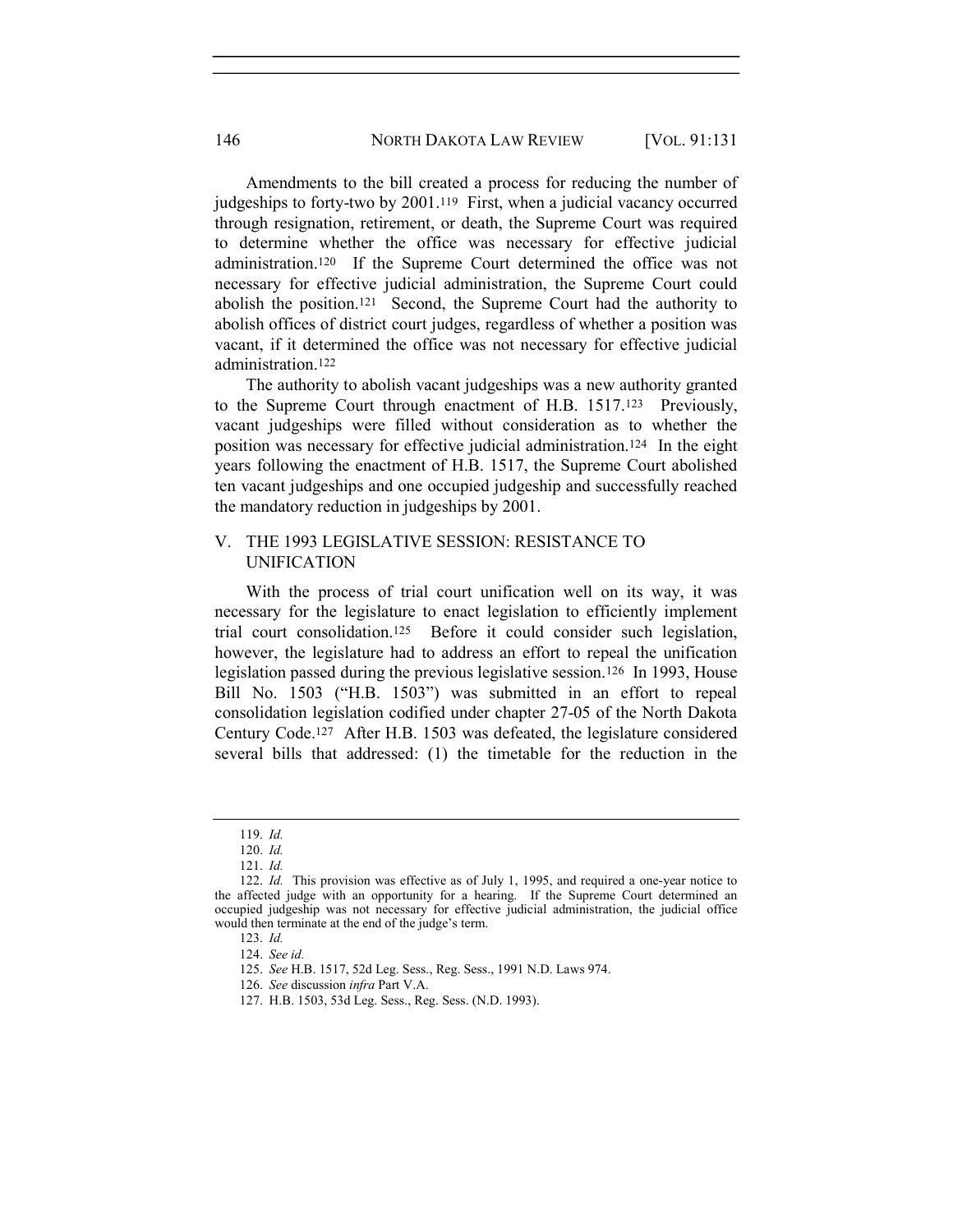number of district court judgeships, (2) district judge chamber locations, and (3) responsibility for witness fees and expenses in criminal cases.<sup>128</sup>

A. THE "HUNKE PLAN"

District Judge Maurice Hunke129 opposed trial court unification under H.B. 1517 and supported an effort to repeal the enacted consolidation legislation.130 Dubbed the "Hunke Plan," H.B. 1503 proposed county courts and district courts would remain autonomous while the total number of county and district judges would be reduced to forty-six, rather than forty-two as mandated by H.B. 1517.131 Additionally, H.B. 1503 proposed equal salaries for county judges and district judges, except in counties where the caseload was less than the statewide median.<sup>132</sup> In those counties, county judges' salaries would be slightly less.133 In order to achieve this goal, the Hunke Plan proposed the state would reimburse counties for a portion of the county judges' salaries.134 In addition, the Supreme Court would be given authority to recommend the number and location of district judgeships, with the legislature retaining ultimate control through the appropriations process.<sup>135</sup>

Although the Hunke Plan touted getting "more done in less time with fewer people and hav[ing] less cost . . . [while] preserv[ing] . . . services in rural areas,"136 many were concerned that enactment of H.B. 1503, and subsequent revocation of H.B. 1517, would reverse the progress made toward consolidation.137 Further, the Hunke Plan requested four more judges than H.B. 1517, and there was concern this would result in increased costs to taxpayers without improving or streamlining the judicial system.<sup>138</sup>

<sup>128.</sup> See infra Part V.B.

<sup>129.</sup> Maurice R. Hunke was a district judge of the Southwest Judicial District, appointed in 1981 and elected in 1982, 1988, and 1994. Biographical Sketches of the North Dakota District Court Judges, NORTH DAKOTA SUPREME COURT, http://www ndcourts.gov/court/bios/hunke htm.

<sup>130.</sup> See infra text accompanying notes 140-41.

<sup>131.</sup> H.B. 1503, 53d Leg. Assemb., Reg. Sess. (N.D. 1993); H.B. 1517, 52d Leg. Assemb., Reg. Sess., 1991 N.D. Laws 974. The authors acknowledge H.B. 1517 is no longer a house bill at this stage, however, we continue to refer to the trial court consolidation legislation passed in 1991 as "H.B. 1517" for consistency and ease of the reader.

<sup>133.</sup> Id.

<sup>134.</sup> Id.

<sup>135.</sup> Id.

<sup>136.</sup> 1993 H. Standing Comm. Minutes: Hearing on Bill No. 1503 Before the H. Comm. on the Judiciary, 53d Leg. Sess. (statement of Dist. Judge Maurice Hunke).

<sup>137.</sup> Letter from Gail Hagerty, Burleigh Cty. Judge, to Bob Martinson, Rep., N.D. House of Representatives (Feb. 9, 1993) (on file with the North Dakota Law Review).

<sup>138.</sup> Id.; see H.B. 1503, 53d Leg. Assemb., Reg. Sess. (N.D. 1993); H.B. 1517, 52d Leg. Assemb., Reg. Sess., 1991 N.D. Laws 974.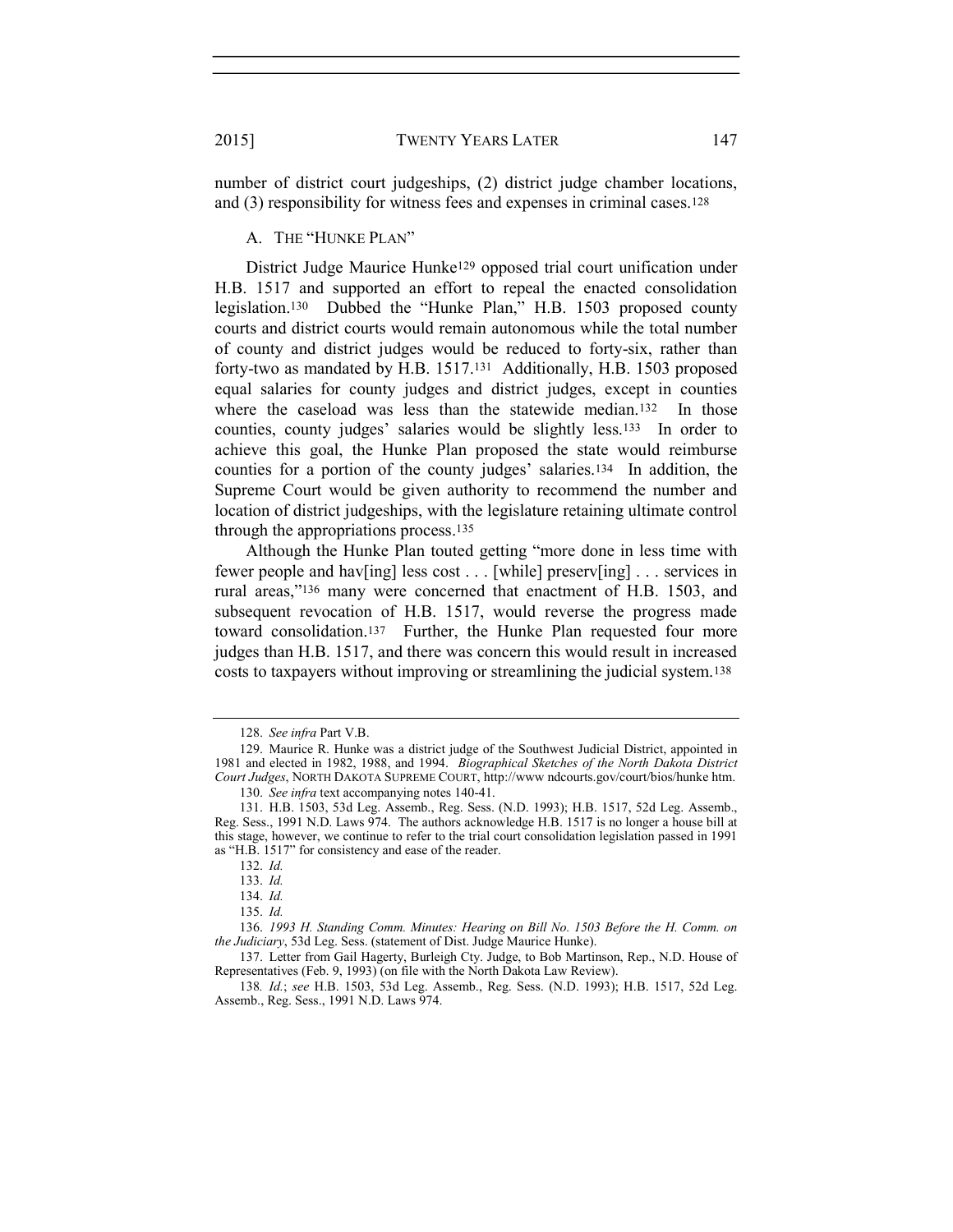The county judges participated in a survey to determine the level of support for the Hunke Plan, and on January 22, 1993, the newsletter reported, "Thanks to everyone who has taken the time to respond to the questionnaire concerning the level of support for the Hunke plan [among] the county judges. Suffice it to say, there isn't any."139 On January 26, 1993, Judge Hunke sent a memorandum letter to district and county judges, claiming H.B. 1503 was "a compromise on the delicate issue of trial court consolidation," but that "[a]ll provisions of the [Consensus Council's] proposal enacted as HB 1517 by the 1991 legislative session that are inconsistent with the above will be repealed."140 Judge Hunke continued:

 I am advised that 1503 has an excellent chance of passage and particularly so if we can get a few county judges to speak favorably about it. For those county judges who are reluctant to say anything publicly (or among other county judges), a private communication to legislators from your area will be very effective and helpful.<sup>141</sup>

County Judge Gail Hagerty wrote to Judge Hunke on January 27, 1993:

 There is some pride among the county judges in the way that we have discussed divergent views, compromised personal interests and worked together to support a plan which we feel would best serve the needs of the people of North Dakota.

 Twenty of twenty-six county judges have responded to my questionnaire concerning the Hunke proposal. Not one indicated that they no longer support the trial court consolidation plan enacted by House Bill 1517 in 1991. Nor did any of the county judges indicate that they supported your proposal in place of House Bill 1517. The county judges overwhelmingly reject your proposal.

 However, two county judges indicated they felt the "Hunke plan" should be given consideration if current law is repealed. One indicated that he believes your proposal is a workable alternative which should not be dismissed out of hand. Of course,

<sup>139.</sup> Legislative Newsletter Number 4 (CTY. JUDGES ASS'N), Jan. 22, 1993, at 1 (on file with the North Dakota Law Review).

<sup>140.</sup> Letter from Maurice R. Hunke, Southwest Judicial Dist. Judge, to County and District Judges (Jan. 26, 1993) (on file with the North Dakota Law Review).

<sup>141.</sup> Id.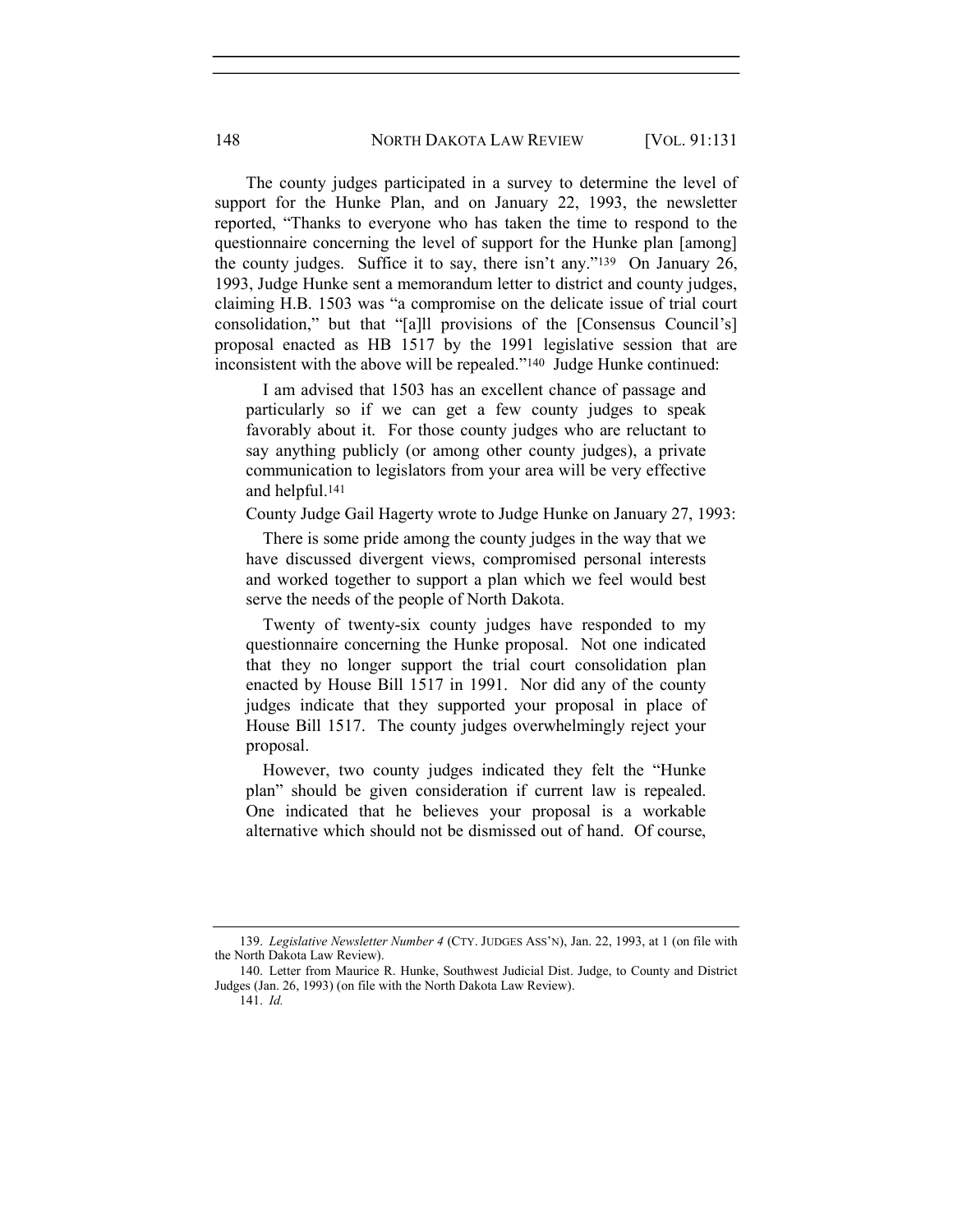your plan has not been given the years of study and fine-tuning which have been invested in House Bill 1517.<sup>142</sup>

The following day, County Judge Zane Anderson<sup>143</sup> responded to Judge Hagerty by letter, stating he wished to go on the record in support of Judge Hunke's proposal.144 Judge Anderson wrote, "Given the apparent conservative mind set of the present legislature and the projected cost to the state of unification, is it not realistic to expect that the legislature might delay implementation or even kill unification altogether?"<sup>145</sup> Judge Anderson also stated, "The target number of 42 judges in the unification law is not realistic and it is unfortunate that for political reasons the county judges' association wants to be on record as supporting that number."<sup>146</sup>

On February 2, 1993, a hearing on H.B. 1503 was held before the House Judiciary Committee.147 At the hearing, Judge Hunke testified in favor of H.B. 1503 and discussed potential problems with H.B. 1517.148 He stated, "[H.B.] 1517 is the enemy of efficiency and economy, it is destructive of docket currency . . . it avoids individual judge's infallibility, it deprives various areas of the state of the judicial services they need and, most importantly of all, it is extravagantly and unnecessarily expensive."<sup>149</sup> County Judge Burt Riskedahl150 testified against H.B. 1503 because it maintained separation of county courts and district courts.151 He stated, "We have to reduce the number of judges and . . . that isn't going to happen unless judges are general practitioners rather than specialists."<sup>152</sup>

<sup>142.</sup> Letter from Gail Hagerty, Burleigh Cty. Judge, to Maurice R. Hunke, Southwest Judicial Dist. Judge (Jan. 27, 1993) (on file with the North Dakota Law Review).

<sup>143.</sup> Zane Anderson was a district judge for the Southwest Judicial District, elected in 1994, 2000, 2006, and 2012. He was a multi-county judge from 1990–1994. Biographical Sketches of the North Dakota District Court Judges, NORTH DAKOTA SUPREME COURT, https://www ndcourts.gov/court/bios/anderson htm.

<sup>144.</sup> Letter from Zane Anderson, Cty. Judge of Adams, Bowman, Hettinger, and Slope Counties, to Gail Hagerty, Burleigh Cty. Judge (Jan. 28, 1993) (on file with the North Dakota Law Review).

<sup>145.</sup> Id.

<sup>146.</sup> Id.

<sup>147.</sup> 1993 H. Standing Comm. Minutes: Hearing on Bill No. 1503 Before the H. Comm. on the Judiciary, supra note 136.

<sup>148.</sup> Id. (statement of Dist. Judge Maurice Hunke).

<sup>149.</sup> Id.

<sup>150.</sup> Burt L. Riskedahl was a district judge for the South Central Judicial District, elected in 1994, 1996, and 2002. He was also a Burleigh County Judge from 1979–1994. Biographical Sketches of the North Dakota District Court Judges, NORTH DAKOTA SUPREME COURT, www.ndcourts.gov/court/bios/riskedahl.htm.

<sup>151.</sup> 1993 H. Standing Comm. Minutes: Hearing on Bill No. 1503 Before the H. Judiciary Comm., supra note 136 (statement of Cty. Judge Burt Riskedahl).

<sup>152.</sup> Id.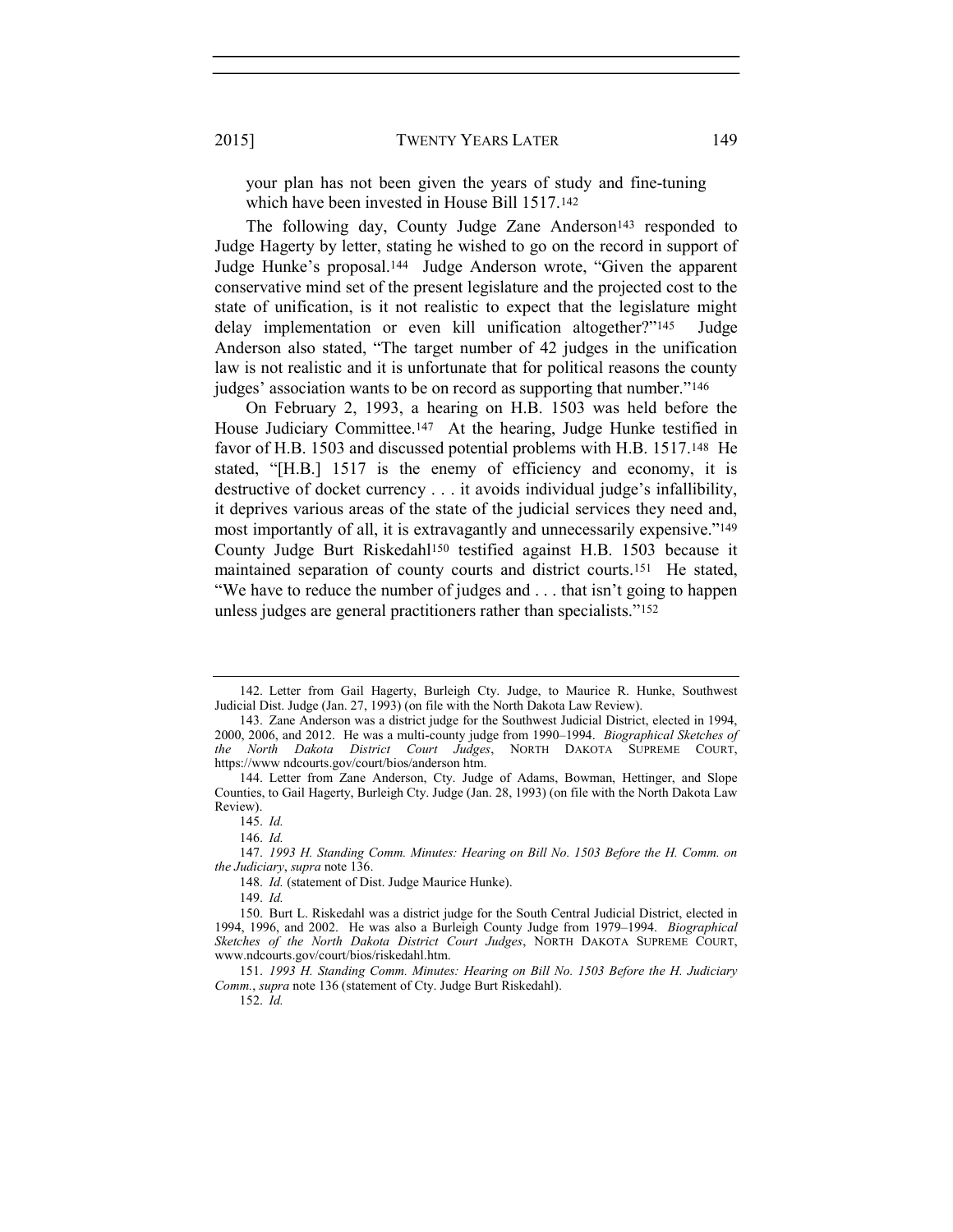On February 5, 1993, the county judges' newsletter updated readers: "The Bismarck Tribune suggested your editor 'sniped' at Judge Hunke in a recent letter addressed to Judge Hunke and copied to all the county judges. She reluctantly accepts that characterization."153 The newsletter further updated readers: "Burt came back from the hearing somewhat discouraged. He's concerned that the rhetoric of the 1503 proponents has appeal to the legislators because it is being sold as a real 'cost saver' for the state."154 At that same hearing, however, Chief Justice Gerald VandeWalle<sup>155</sup> recommended progressing forward with trial court unification and stated, "[T]he legislature has given us this bill to implement and we will implement this [bill], in the 1993 session to the best of our ability."156 The House Judiciary Committee voted 12-1 to recommend to the House that H.B. 1503 be defeated.<sup>157</sup>

A February 10, 1993, newsletter discussed the advantages and disadvantages of both H.B. 1517 and H.B. 1503.158 County Judge Richard Geiger<sup>159</sup> stated,

 HB1517 gives to the state flexibility to deal with issues within the judicial system that do not now exist, nor would be provided by HB1503. First, HB1517 provides for flexibility in reducing the number of judges. HB1503 makes an effort to provide for reduction of judges, but it will never be able to reduce judgeships to the extent HB1517 and court consolidation allows. The reason for this is that HB1503 still maintains separate jurisdictions of the two trial courts as they now exist.<sup>160</sup>

156. 1993 H. Standing Comm. Minutes: Hearing on Bill No. 1503 Before the H. Comm. on the Judiciary, supra note 136 (statement of Chief Justice Gerald VandeWalle).

157. See generally id.

158. Legislative Newsletter Number 8 (CTY. JUDGES ASS'N.), Feb. 10, 1993, at 1 (on file with the North Dakota Law Review).

<sup>153.</sup> Legislative Newsletter Number 7 (CTY. JUDGES ASS'N), Feb. 5, 1993, at 1 (on file with the North Dakota Law Review).

<sup>154.</sup> Id.

<sup>155.</sup> Gerald VandeWalle is the Chief Justice of the North Dakota Supreme Court. He was appointed to the Supreme Court in 1978, elected Chief Justice in 1993, and was reelected Chief Justice in 1995, 2000, 2005, 2010, and 2015. Biographical Sketches of the North Dakota District Court Judges, NORTH DAKOTA SUPREME COURT, www ndcourts.gov/court/bios/vandewalle htm.

<sup>159.</sup> M. Richard Geiger is a district judge for the Northeast Judicial District, elected in 1994 and reelected in 2000, 2006, and 2012. He was also a county judge from 1987–1994. Biographical Sketches of the North Dakota District Court Judges, NORTH DAKOTA SUPREME COURT, www ndcourts.gov/court/bios/geiger htm.

<sup>160.</sup> Legislative Newsletter Number 8, supra note 158, at 1.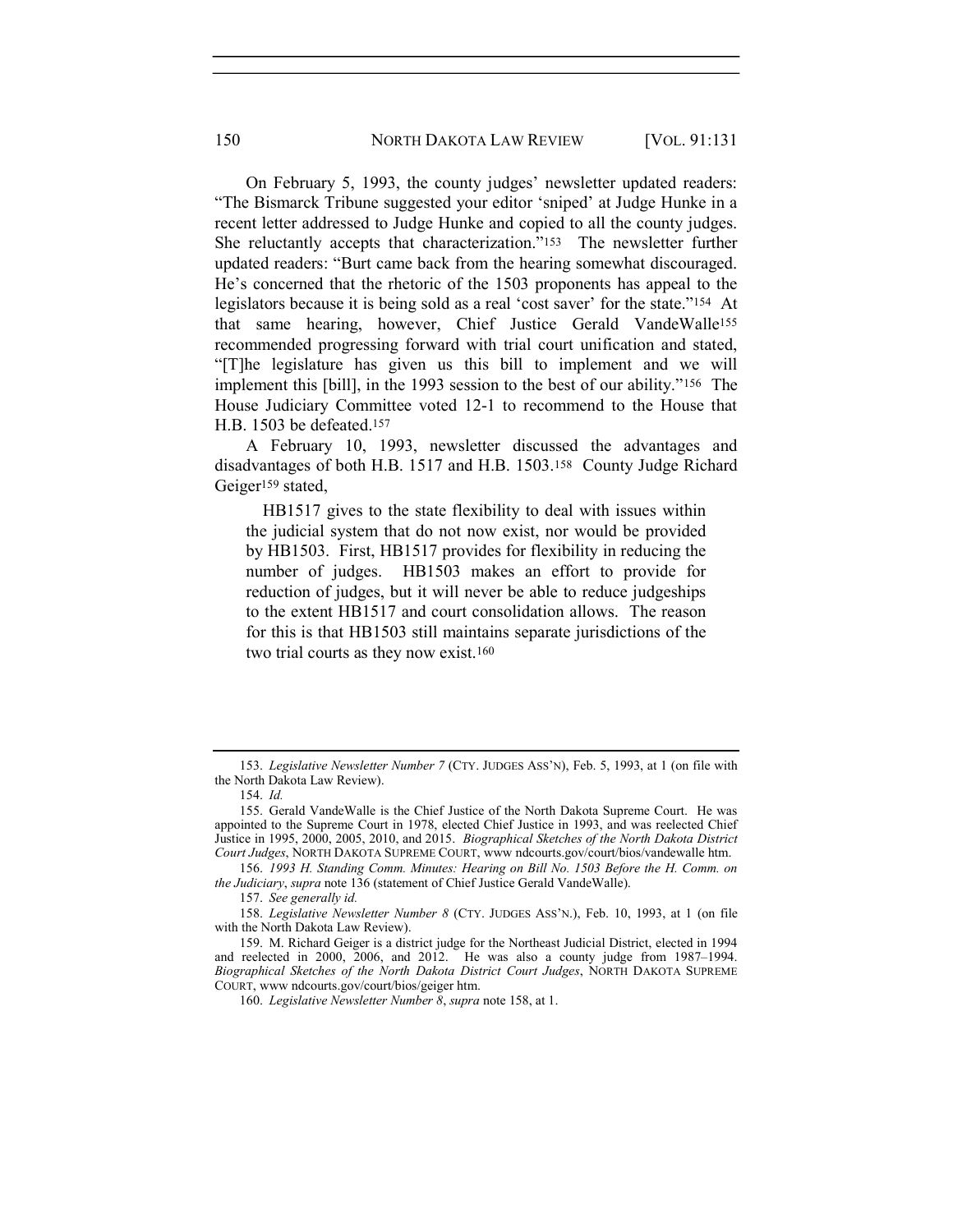In opposition to H.B. 1503, County Judge Donovan Foughty161 added, "The efficiencies that will be created in this rural district will be considerable. We will be able to do the work with fewer judges because the workload will not be artificially segregated by jurisdictional limitations."<sup>162</sup>

On February 19, 1993, the newsletter headline read: "1503 DEFEATED" and announced H.B. 1503 was defeated by a vote of 75- 22.163 The newsletter further stated:

 We are pleased that the legislators gave careful consideration to the arguments for and against the bill and decided that trial court unification will best serve the needs [of] the people of North Dakota. The fact that the Association of Counties is supportive of trial court unification may have had an impact on the margin by which HB1503 was defeated and certainly was a factor in the legislative consideration of the bill, as were contacts by county and district judges.

 The fact is that Judge Hunke and the other district and county judges who supported HB1503 share our desire to make the judicial system work in the most effective way possible. While we have disagreed on one proposal intended to accomplish that end, together we can make a unified trial court work."<sup>164</sup>

After H.B. 1503 was defeated in early 1993, the focus reverted to passing legislation to implement H.B. 1517.<sup>165</sup>

#### B. LEGISLATION FOR IMPLEMENTATION OF H.B. 1517

After the demise of H.B. 1503, the North Dakota Senate considered several bills that addressed: (1) the timetable for the reduction in the number of district court judgeships,166 (2) the location of district court chambers to provide rural access to justice,<sup>167</sup> (3) the Supreme Court's authority to respond to judicial vacancies,168 and (4) the potential

<sup>161.</sup> Donovan J. Foughty is a district judge for the Northeast Judicial District, elected in 1994 and reelected in 1996, 2002, 2008, and 2014. He was also a county judge from 1987–1994. Biographical Sketches of the North Dakota District Court Judges, NORTH DAKOTA SUPREME COURT, www ndcourts.gov/court/bios/foughty htm.

<sup>162.</sup> Legislative Newsletter Number 8, supra 158, at 1.

<sup>163.</sup> Legislative Newsletter Number 10 (CTY. JUDGES ASS'N), Feb. 19, 1993, at 1 (on file with the North Dakota Law Review).

<sup>164.</sup> Id.

<sup>165.</sup> See infra Part V.B.

<sup>166.</sup> S.B. 2032, 53rd Leg. Assemb., Reg. Sess., 1993 N.D. Laws 1111-12.

<sup>167.</sup> S.B. 2033, 53rd Leg. Assemb., Reg. Sess., 1993 N.D. Laws 1113.

<sup>168.</sup> S.B. 2080, 53rd Leg. Assemb., Reg. Sess., 1993 N.D. Laws 1108-09.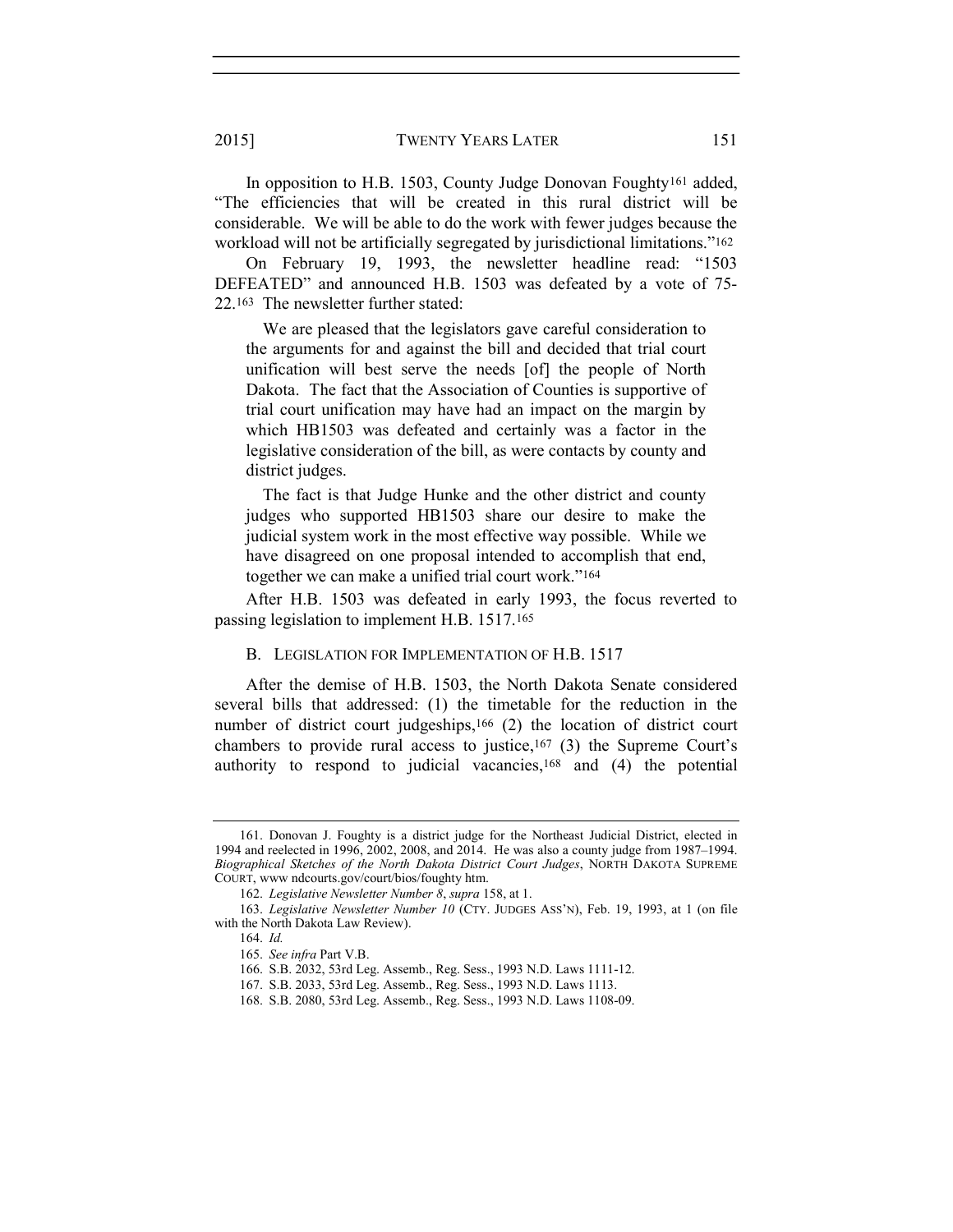unconstitutionality of the initial staggered judicial terms.169 In addition, discrepancies in the language of H.B. 1517 were discovered during the interim review, and it was necessary for the legislature to correct those inconsistencies.<sup>170</sup>

The Court Services Committee analyzed H.B. 1517 during the 1991–1993 interim and discovered two discrepancies in the language of the bill.<sup>171</sup> H.B. 1517 required a reduction in the total number of judges to forty-two by January 2, 2001.172 As enacted, however, the legislation required two district court judgeships be abolished in the two days between December 31, 2000, and January 2, 2001.173 As a result, the legislature enacted Senate Bill No. 2032 ("S.B. 2032") as a "technical correction" amending the number of judges required to trigger the Supreme Court's authority to abolish positions on July 1, 1999, from forty-four to fortytwo.<sup>174</sup>

Under H.B. 1517, the office of county judge would be abolished as of January 1, 1995.<sup>175</sup> At that time, additional district court judgeships would be established and filled by candidates elected during the 1994 general election.176 Under H.B. 1517, the Supreme Court was required to designate staggered terms for the additional judgeships with initial terms of two, four, and six years.177 In November of 1991, however, North Dakota Attorney General Nicholas Spaeth sent an advisory letter to State Senator William Goetz suggesting the staggered term requirement was unconstitutional because it violated article 6 section 9 of the North Dakota Constitution, which requires district judges to serve six-year terms.<sup>178</sup>

In response, the legislature considered Senate Bill 2034 ("S.B. 2034"), which provided that the new judgeships established by H.B. 1517 on

172. H.B. 1517, 52d Leg. Assemb., Reg. Sess., 1991 N.D. Laws 974-1044.

176. Id.

<sup>169.</sup> See S.B. 2032, 53d Leg. Sess. (N.D. 1991); S.B. 2033, 53d Leg. Sess. (N.D. 1991); S.B. 2034, 53d Leg. Sess. (N.D. 1991); S.B. 2080, 53d Leg. Sess. (N.D. 1991); S.B. 2081, 53d Leg. Sess. (N.D. 1991); S.B. 2087, 53d Leg. Sess. (N.D. 1991); see also S. JOURNAL, 53d Leg. Assemb., Reg. Sess. 393, 406-07 (N.D. 1993) (remarks of Sen. Stenehjem) (arguing the staggered terms were not unconstitutional).

<sup>170.</sup> See S.B. 2032, 53d Leg. Sess. (N.D. 1991); S.B. 2033, 53d Leg. Sess. (N.D. 1991); S.B. 2080, 53d Leg. Sess. (N.D. 1991).

<sup>171.</sup> COURT SERVICES COMMITTEE, REPORT OF THE LEGISLATIVE COUNCIL 85-87 (1993).

<sup>173.</sup> Id.

<sup>174.</sup> 1993 S. Standing Comm. Minutes: Hearing on Bill No. SB 2032 Before the S. Comm. on the Judiciary, 53d Leg. Sess. (N.D. 1993) (testimony of Katherine Chester Ver Weyst).

<sup>175.</sup> H.B. 1517, 52d Leg. Assemb., Reg. Sess., 1991 N.D. Laws 974.

<sup>178.</sup> COURT SERVICES COMMITTEE, *supra* note 171, at 87; Letter from Nicholas Spaeth, North Dakota Attorney General, to Senator William Goetz (Nov. 7, 1991), http://www.ag nd.gov/ Opinions/1991/Advice/110791-Goetz.pdf.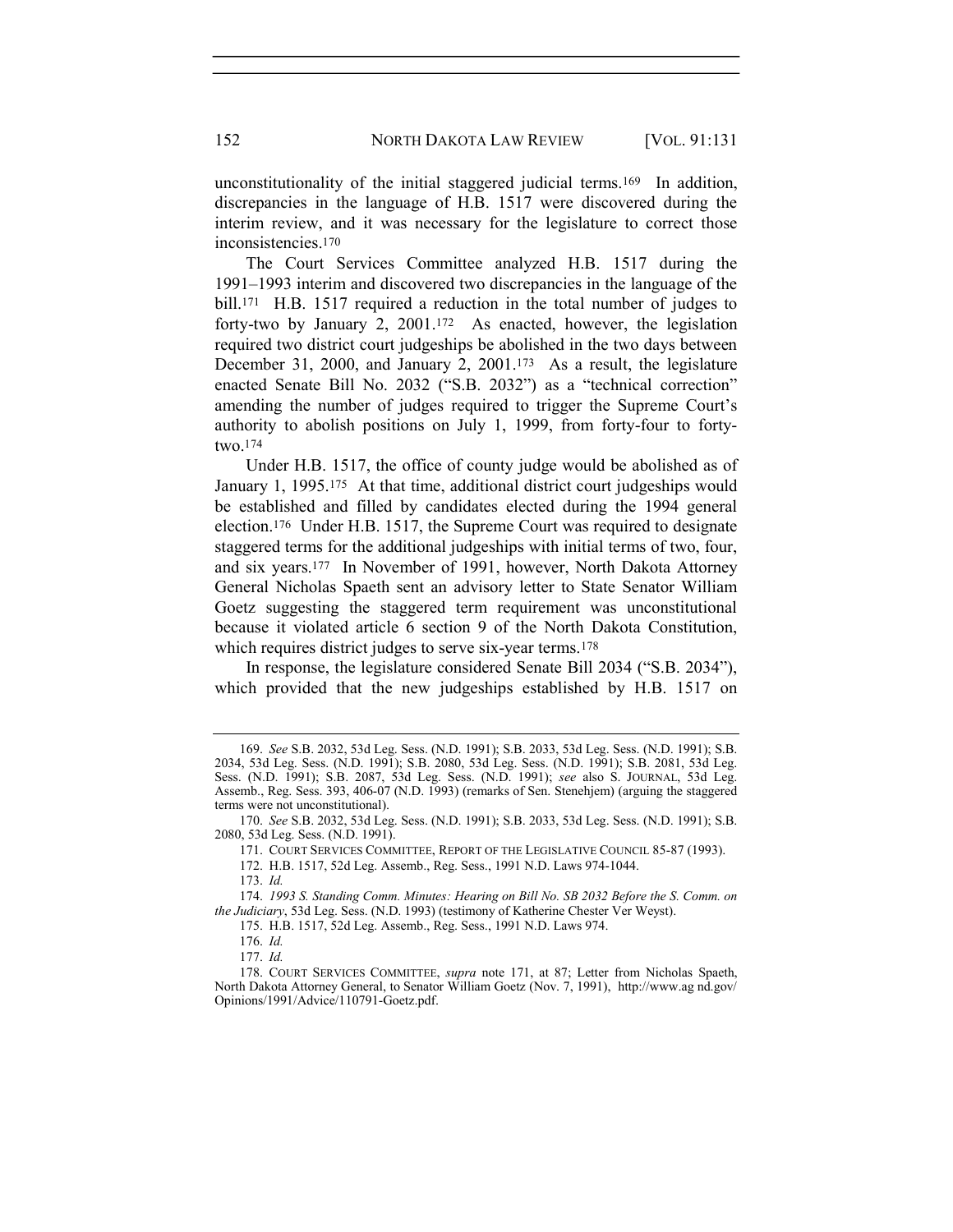January 2, 1995, would be classified as interim district judgeships with limited jurisdiction.179 But under S.B. 2034, the interim district judges did not have jurisdiction to hear AA felony cases.180 Nevertheless, the Legislative Council and Court Services Committee reviewed the constitutionality of the staggered term provision and concluded the research did not support a finding of unconstitutionality.181 Thereafter, S.B. 2034 was defeated on the Senate floor.<sup>182</sup>

The 1993 legislature also considered streamlining the Supreme Court's ability to efficiently transfer and reduce the number of district court judgeships required under H.B. 1517.183 Senate Bill 2080 ("S.B. 2080") addressed this issue by expanding the Supreme Court's authority to transfer judgeships from one judicial district to another.184 It also identified two additional bases for the Supreme Court to find a vacancy in a judgeship and consider its removal.<sup>185</sup>

Under H.B. 1517, the Supreme Court only had authority to abolish a district court judgeship when a vacancy occurred.186 But in order for the Supreme Court to exercise its authority to abolish a judgeship, the vacancy had to occur as a result of the death or resignation of a judge before the end of their term.187 This prohibited the Supreme Court from addressing the situation where a judge did not seek reelection.188 Senate Bill 2080 remedied this issue by expanding the definition of "vacancy" to include a judicial announcement not to seek reelection in addition to the failure of a judge to timely file a petition for candidacy with the Secretary of State.<sup>189</sup> After the conclusion of the 1993 Legislative Session, the Supreme Court was in a strong position to implement the trial court unification requirements mandated by H.B. 1517.

180. Id.

<sup>179.</sup> S.B. 2034, 53d Leg. Assemb., Reg. Sess. (N.D. 1993).

<sup>181.</sup> Id.; see also COURT SERVICES COMMITTEE, supra note 171, at 87.

<sup>182.</sup> 1993 S. Standing Comm. Minutes: Hearing on Bill No. SB 2080 Before the S. Comm. on the Judiciary, 53d Leg. Sess. (1993) (statement of Jim Ganje, State Court Admin. Staff Att'y).

<sup>183.</sup> S.B. 2080, 53d Leg. Assemb., Reg. Sess., 1993 N.D. 1575.

<sup>185.</sup> Id.

<sup>186.</sup> H.B. 1517, 52d Leg. Assemb., Reg. Sess., 1991 N.D. Laws 1006.

<sup>187.</sup> 1991 H. Standing Comm. Minutes: Hearing on Bill No. HB 1516 & 1517 Before the H. Comm. on the Judiciary, supra note 78 (statement of Dist. Judge Bruce Bohlman).

<sup>188.</sup> 1993 S. Standing Comm. Minutes: Hearing on Bill No. SB 2080 Before the S. Comm. on the Judiciary, supra note 182 (statement of Chief Justice Gerald VandeWalle).

<sup>189.</sup> S.B. 2080, 53d Leg. Assemb., Reg. Sess., 1993 N.D. Laws 1108.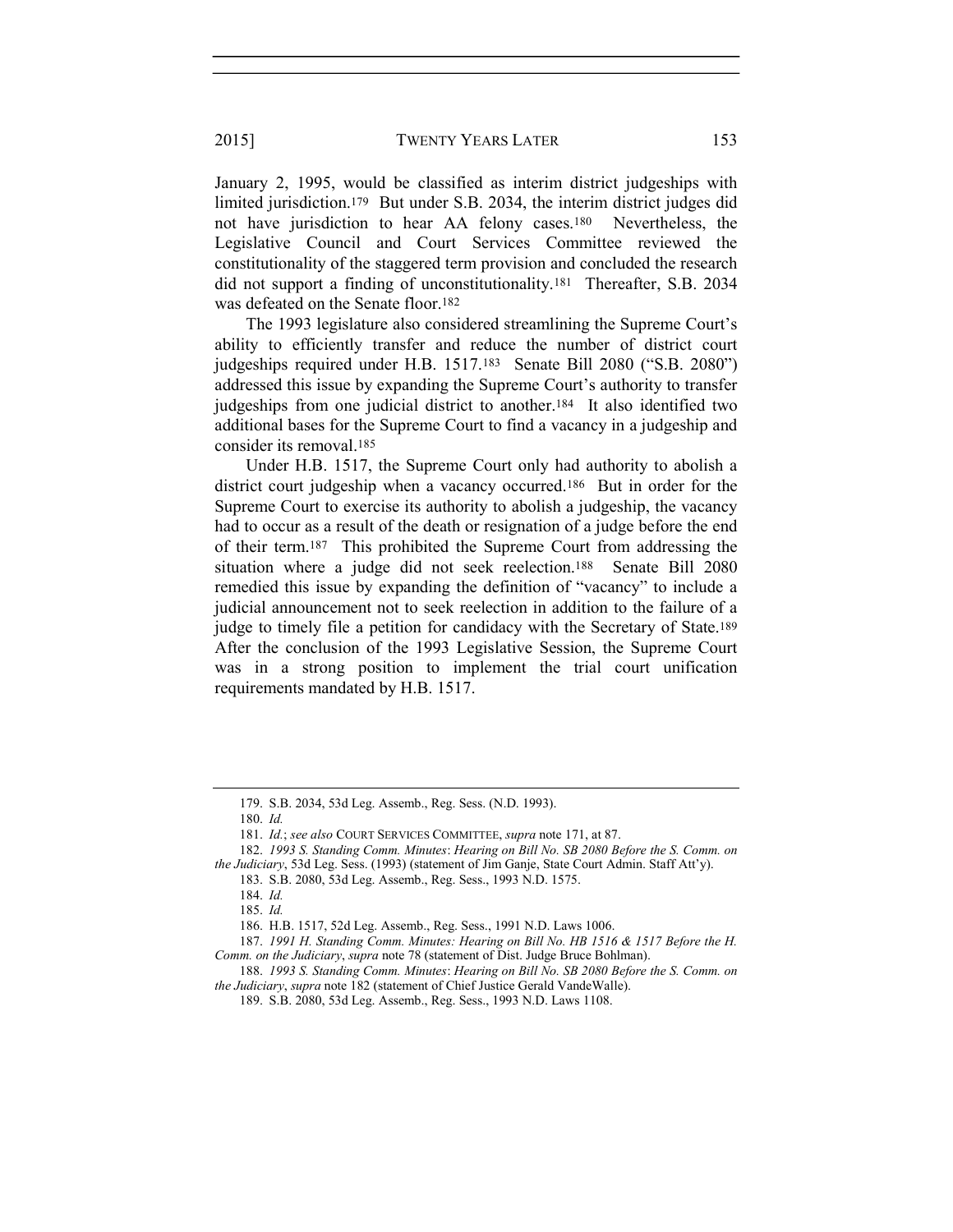#### VI. 1995–2015: A LOOK BACK ON SUCCESS

After extensive preparation, the state's trial court unification plans were successfully accomplished, resulting in a unified system fully capable of rendering effective judicial administration.190 In order to accomplish this unusual undertaking, the Legislative Assembly relied heavily on the Supreme Court to implement the reorganization of the trial court system.<sup>191</sup> Through careful and reasoned analysis, the Supreme Court reduced the number of judgeships from fifty-three to forty-two almost exclusively by abolishing vacant judgeships through attrition.192 This process ensured the judiciary remained responsive to the present and future needs of the state's citizens.193 As a result, the trial court system originally envisioned by H.B. 1517 was finally brought to fruition.<sup>194</sup>

# A. THE SUPREME COURT'S ROLE IN IMPLEMENTATION

After successful passage of H.B. 1517 was secured and the state's efforts to unify its trial courts were enshrined into law, the Supreme Court was tasked with implementing the state's unified court system.195 In order to fulfill its responsibility, the Supreme Court was granted nearly unbridled authority to design and develop the newly unified court system.<sup>196</sup> Although the Supreme Court was granted authority over shaping the state courts' administrative and election districts,197 regulating the composition of the judicial districts,198 and, most importantly, determining the number of judges in each judicial district,<sup>199</sup> the Supreme Court was statutorily bound to reduce the number of district court judgeships while ensuring that such unification did not hinder effective judicial administration or prevent access to justice and legal services in the future.200 Moreover, the Supreme Court remained mindful that their decisions would impact their respected judicial colleagues, who were at risk of losing their judgeships, and the court

- 194. See discussion infra Part VI.B.
- 195. See N.D. CENT. CODE ch. 27-05 (2015).
- 196. See N.D. CENT. CODE §§ 27-05-00.1(3), 27-05-01, 27-05-02.1 (2015).
- 197. N.D. CENT. CODE §§ 27-05-00.1, 27-05-02 (2015).
- 198. N.D. CENT. CODE § 27-05-00.1(3) (2015).
- 199. N.D. CENT. CODE § 27-05-01 (2015).

200. H.B. 1517, 52d Leg. Assemb., Reg. Sess., 1991 N.D. Laws 974 (enacted as N.D. CENT. CODE § 27-05-01(2) of the 1989 Supplement to the North Dakota Century Code).

<sup>190.</sup> See discussion infra Part VI.A.

<sup>191.</sup> Id.

<sup>192.</sup> Id.

<sup>193.</sup> Id.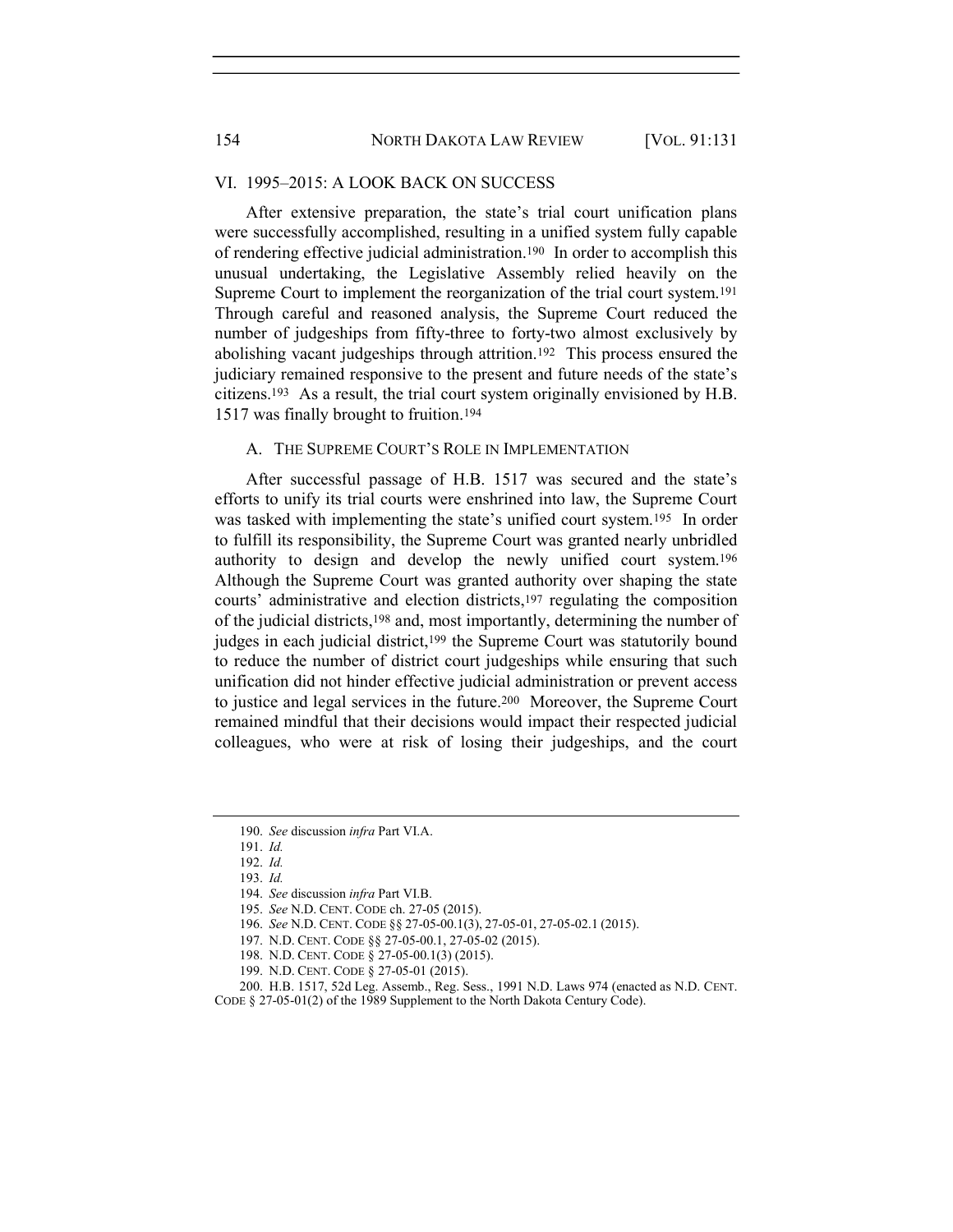system's ability to serve its citizens.<sup>201</sup> Despite the difficulty in fulfilling the mandate, in 2001, the Supreme Court successfully implemented a single-level court system, which reduced the number of judgeships throughout the state while ensuring the state's judicial system continued to render effective judicial administration and access to justice.<sup>202</sup>

In authorizing the unification of the state's trial courts, the North Dakota Legislative Assembly required the Supreme Court to reduce the number of judgeships from fifty-three to forty-two, a twenty-one percent reduction in judgeships throughout the state.203 Interestingly, there was little explanation or justification for this seemingly arbitrary target number of district judges.204 Although the Supreme Court disagreed at times with the lack of discretion it was granted with regard to determining the appropriate number of judgeships to ensure effective judicial administration,205 it abided by the Legislative Assembly's order to reduce the state's judgeships to forty-two by 2001 and, when possible, did so

202. Upon abolishing the judgeship in Bowman, the Supreme Court had successfully unified the trial courts and reduced the number of judgeships to forty-two as mandated by N.D. CENT. CODE ch. 27-05. See Abolition of Judgeship, 1999 ND 226, ¶ 7, 603 N.W.2d 57; see also H. JOURNAL, 57th Leg. Assemb., Reg. Sess. 69, 75 (N.D. 2001), http://www.legis nd.gov/assembly/ 57-2001/journals/HR02.pdf.

<sup>201.</sup> E.g., In re Judicial Vacancy in Dist. Judgeship No. 1, 1998 ND 25, <sup>[1]</sup> 18-21, 574 N.W.2d 199 (Meschke, J., Statement for Filling Vacancy) ("According to the final report in December 1997 from the National Center of State Courts on the North Dakota District Court Weighted Caseload study, the Southeast Judicial District currently needs seven trial judges. If we abolish this one, the Southeast District would be one judge short of meeting the needs for judicial services to the people there." (citations omitted)); See e.g., Judicial Vacancy in S. Cent. Judicial Dist., 1998 ND 58, ¶ 9, 574 N.W.2d 593 (describing the Supreme Court's goal to "heed the legislative intent [of N.D. CENT. CODE § 27-05-01] to abolish judgeships through attrition rather than by abolition of occupied judgeships."); see also Judicial Vacancy in Se. Judicial Dist., 1998 ND 25, ¶ 37 (Maring, J., Statement for Filling Vacancy) (describing "the unenviable position of taking away a job from one of [the court's] colleagues").

<sup>204.</sup> In describing the H.B. 1517 mandate to reduce the number of judges to forty-two, in his 1995 State of the Judiciary Address, Chief Justice VandeWalle quoted the National Center for State Courts observing "there appears to be no empirical justification for the particular number, and yet it was used repeatedly and finally passed into law." H. JOURNAL, 54th Leg. Assemb., Reg. Sess. 78-79 (N.D. 1995).

<sup>205.</sup> In re Judicial Vacancy in Dist. Judgeship No. 1, ¶ 25, 574 N.W. 2d at 202 (Meschke, J., State for Filling Vacancy) ("In my opinion, we should ask the 1999 Legislative session to back away from the mandatory-reduction-of-judgeships law and to amend it to authorize a more flexible approach. The Legislature should give the Supreme Court authority to abolish, move, or keep four judgeships besides the forty-two minimum mandated. While some more judgeships might reasonably be abolished temporarily where the current Weighted Caseload study suggests they are not presently needed, the judicial branch ought to have a discretionary safety net of trialjudge positions. The Legislature can, and should, delegate on-going discretionary authority to this Court to re-create and place those judgeships when and where they are needed, as changes and experience require.").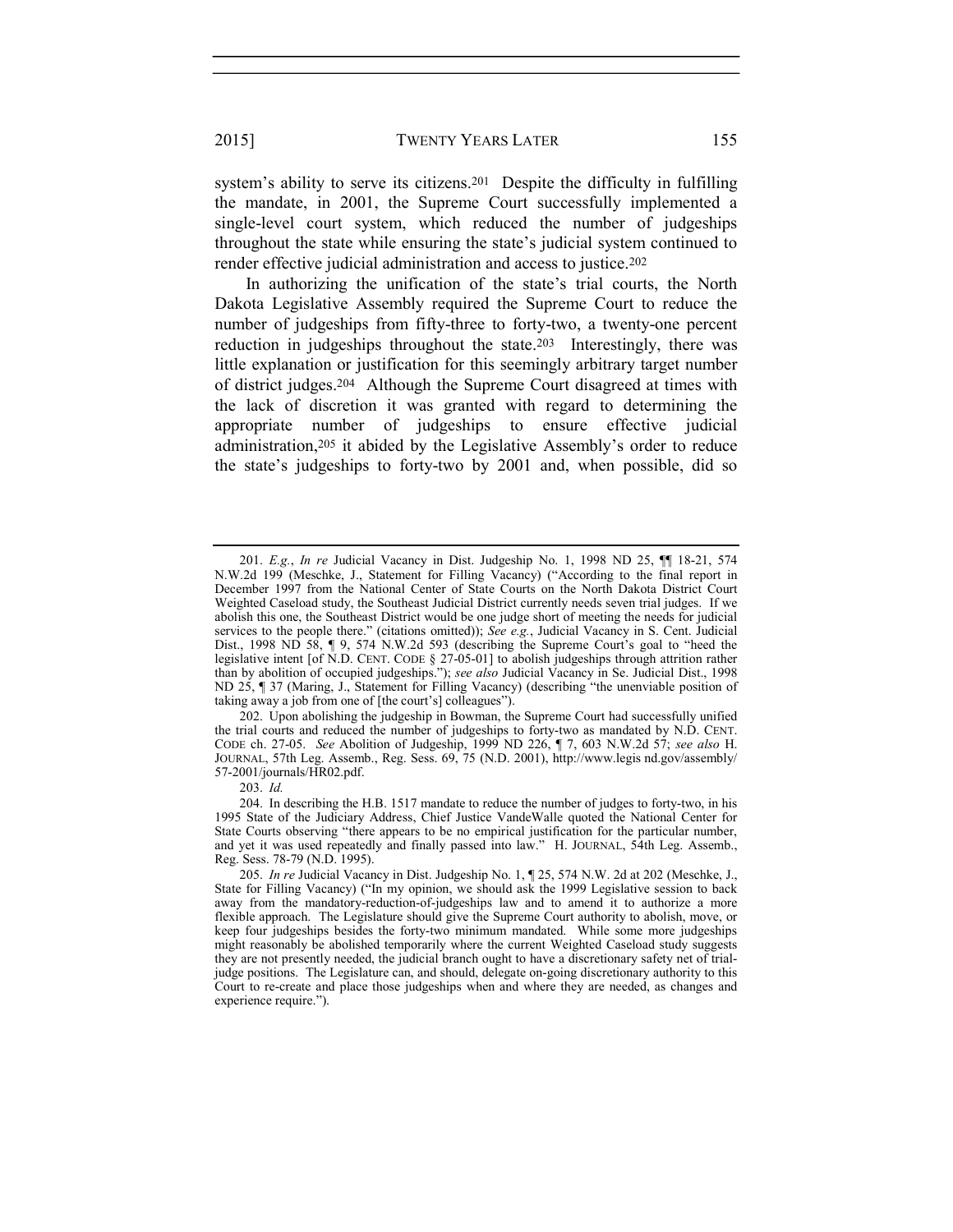through attrition rather than through compelled transfer or termination of an occupied judgeship.<sup>206</sup>

By 1995, the Supreme Court had reduced the number of judges from fifty-three to forty-eight through attrition in response to judicial vacancies caused by judges' resignations or decisions to not seek reelection.207 In reaching its decisions, the Supreme Court consulted with judges and attorneys from the affected judicial districts208 and required those judicial districts to submit a report addressing the following criteria:<sup>209</sup> "(1) [p]opulation; (2) [c]aseloads and unusual case types; (3) [t]rends in [population and caseloads]; (4) [i]mpact of proposed vacancy disposition on travel requirements; (5) [a]ge or possible retirement of remaining judges in the affected judicial district; and (6) [a]vailability of facilities (e.g., law enforcement, correctional, and court facilities)."<sup>210</sup> By carefully considering these factors to determine whether a vacant judgeship was necessary for effective judicial administration, the Supreme Court eliminated ten judgeships through attrition, reducing the number of judgeships to forty-three in 1999.<sup>211</sup>

Despite its efforts to reduce the number of judgeships through attrition to avoid terminating an occupied judgeship, the Supreme Court found itself in the "unenviable position" of having to take a job from "one of [its] colleagues."212 With twelve of the forty-three remaining judgeships' terms expiring in December 2000,213 the Supreme Court was required, for the first

- 208. N.D. CENT. CODE § 27-05-02.1 (2015).
- 209. N.D. Sup. Ct. Admin. R. 7.2, § 3(6).
- 210. N.D. Sup. Ct. Admin. R. 7.2, § 4.

211. See Judge Vacancy in the Chamber at Linton, 473 N.W.2d 134 (N.D. 1991); Judge Vacancy in the Chamber at Williston, 473 N.W.2d 134 (N.D. 1991); Judge Vacancy in the Chamber at Bottineau, 522 N.W.2d 425 (N.D. 1993); Judge Vacancy in the Chamber at Grafton, 512 N.W.2d 723 (N.D. 1994); Judge Vacancy in the Chamber at Lisbon, 522 N.W.2d 747 (N.D. 1994); Judge Vacancy in the Chamber at Linton, 529 N.W.2d 870 (N.D. 1995); Judge Vacancy in the Chamber at Wahpeton, 575 N.W.2d 634 (N.D. 1996); Judicial Vacancy in Southeast Judicial Dist., 1998 ND 25, 574 N.W.2d 199; Judicial Vacancy in South Central Judicial Dist., 1998 ND 58, 574 N.W.2d 593; Judicial Vacancy in Nw. Judicial Dist., 1998 ND 59, 574 N.W.2d 591.

212. Judicial Vacancy in Se. Judicial Dist., ¶ 37, 574 N.W.2d at 203 (Maring, J., Statement for Filling Vacancy); see Abolition of Judgeship, 1999 ND 226, ¶ 3, 603 N.W.2d 57, 58.

213. Abolition of Judgeship, ¶ 4, 603 N.W.2d at 58 (Judgeships Nos. 6 and 7 in the Northeast Judicial District; Judgeship No. 2 in the Northeast Central Judicial District; Judgeships Nos. 6, 7, and 8 in the Northwest Judicial District; Judgeships Nos. 4 and 9 in the South Central Judicial

<sup>206.</sup> See, e.g., Abolition of Judgeship, 1999 ND 226, ¶¶ 38-40, 603 N.W.2d 57, 64; see also H. JOURNAL, 57th Leg. Assemb., Reg. Sess. 69, 75 (N.D. 2001), http://www.legis nd.gov/ assembly/57-2001/journals/HR02.pdf. ("[Abolishing Judgeship No. 5] is the last reduction the court is required to make although the court is authorized and will continue to make transfers when vacancies occur and transfers are necessary.").

<sup>207.</sup> See, e.g., Judge Vacancy in the Chamber at Bottineau, 522 N.W.2d 425 (N.D. 1993) (judgeship abolished upon the Honorable William Neumann's resignation); Judge Vacancy in the Chamber at Grafton, 512 N.W.2d 723 (N.D. 1994) (judgeship abolished after James H. O'Keefe did not seek reelection).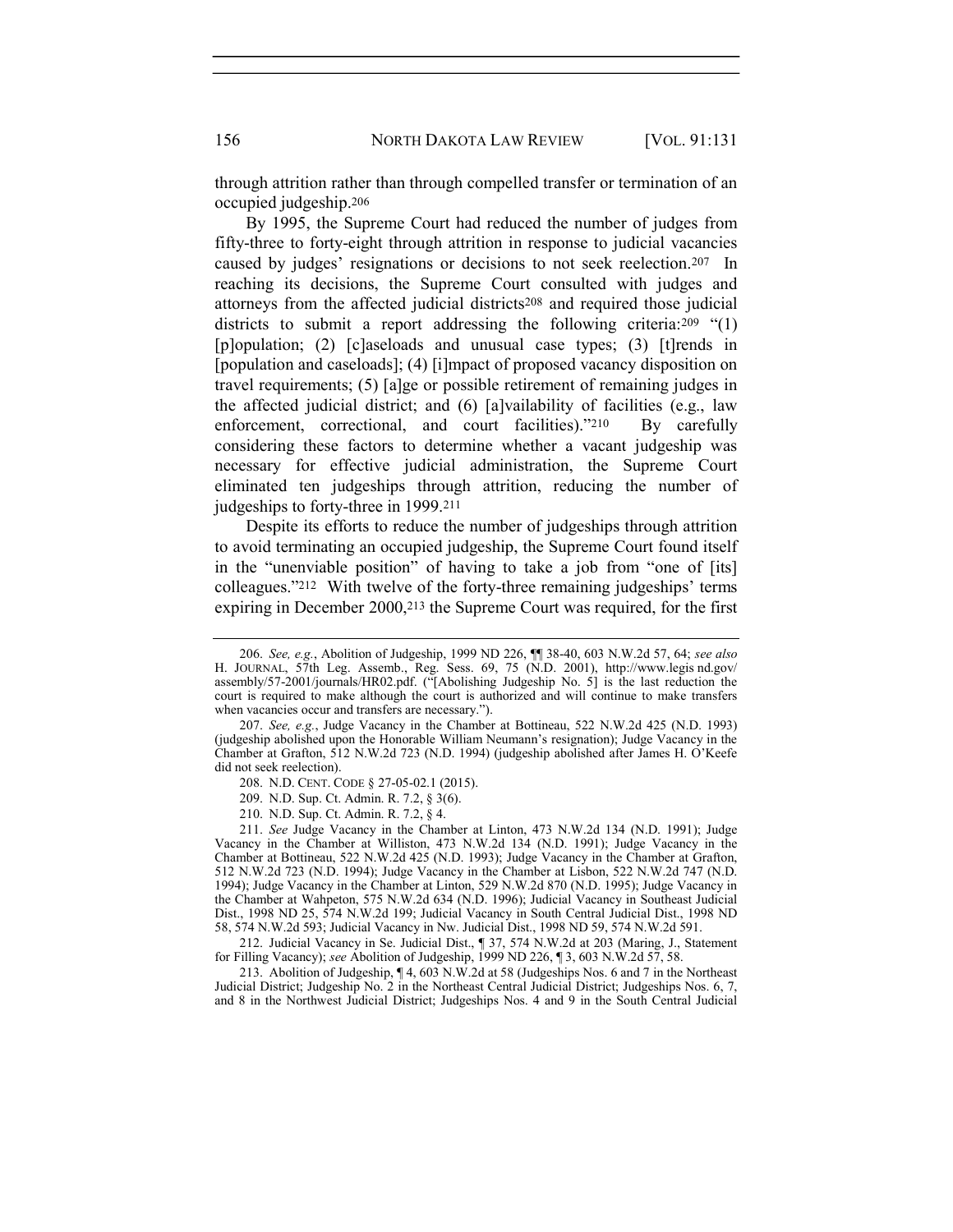time, to "exercise the authority conferred on it under N.D.C.C. § 27-05- 02.1(2) and (3)" and abolish an occupied judgeship.214 Because there was no indication of any impending resignations or retirements, the Supreme Court consulted with the affected judicial districts and evaluated which judgeships were essential for effective judicial administration.215 After conducting a review of the requested criteria,216 the Supreme Court ordered the abolition of Judgeship No. 5, held by Zane Anderson in the Southwest Judicial District, stating:

 Based upon our review and recognizing our state's scarce judicial resources must be allocated in a manner to best achieve effective judicial administration, we are compelled to designate Judgeship No. 5 in the Southwest Judicial District with chambers in Bowman for abolition effective at the end of the current judicial term.

 Our decision is based upon a review of caseloads and populations in each of the judicial districts and upon projections of population changes.<sup>217</sup>

The Supreme Court continued, expressing its regret for the unfortunate decision to abolish an occupied judgeship and gratitude to a respected colleague:

 The original legislative intent was to abolish judgeships through attrition rather than by abolition of an occupied judgeship. This Court's hope had been that the 1999 Legislative Assembly would have seen fit to extend the time to January 1, 2003 to complete the reduction of judgeships. See Conference Committee's proposed amendment to House Bill 1002. Given the actuarial statistics relating to our existing judges, reduction to 42 by 2003 solely by attrition would have been virtually assured. However, no extension was enacted. Unfortunately, this Court is forced to terminate a judgeship currently occupied by a good jurist and a dedicated public servant.

 On behalf of the citizens of North Dakota, we express our appreciation to the Honorable Zane Anderson who has ably served the judicial needs of North Dakota in District Judgeship No. 5

District; Judgeship No. 8 in the Southeast Judicial District; and Judgeships Nos. 1, 3, and 5 in the Southwest Judicial District).

<sup>214.</sup>  $Id. \P 3$ .

<sup>215.</sup> Id. ¶¶ 4-6.

<sup>216.</sup>  $Id. \P 5$ .

<sup>217.</sup> *Id.* **[14.** 7-8, 603 N.W. 2d at 58-59.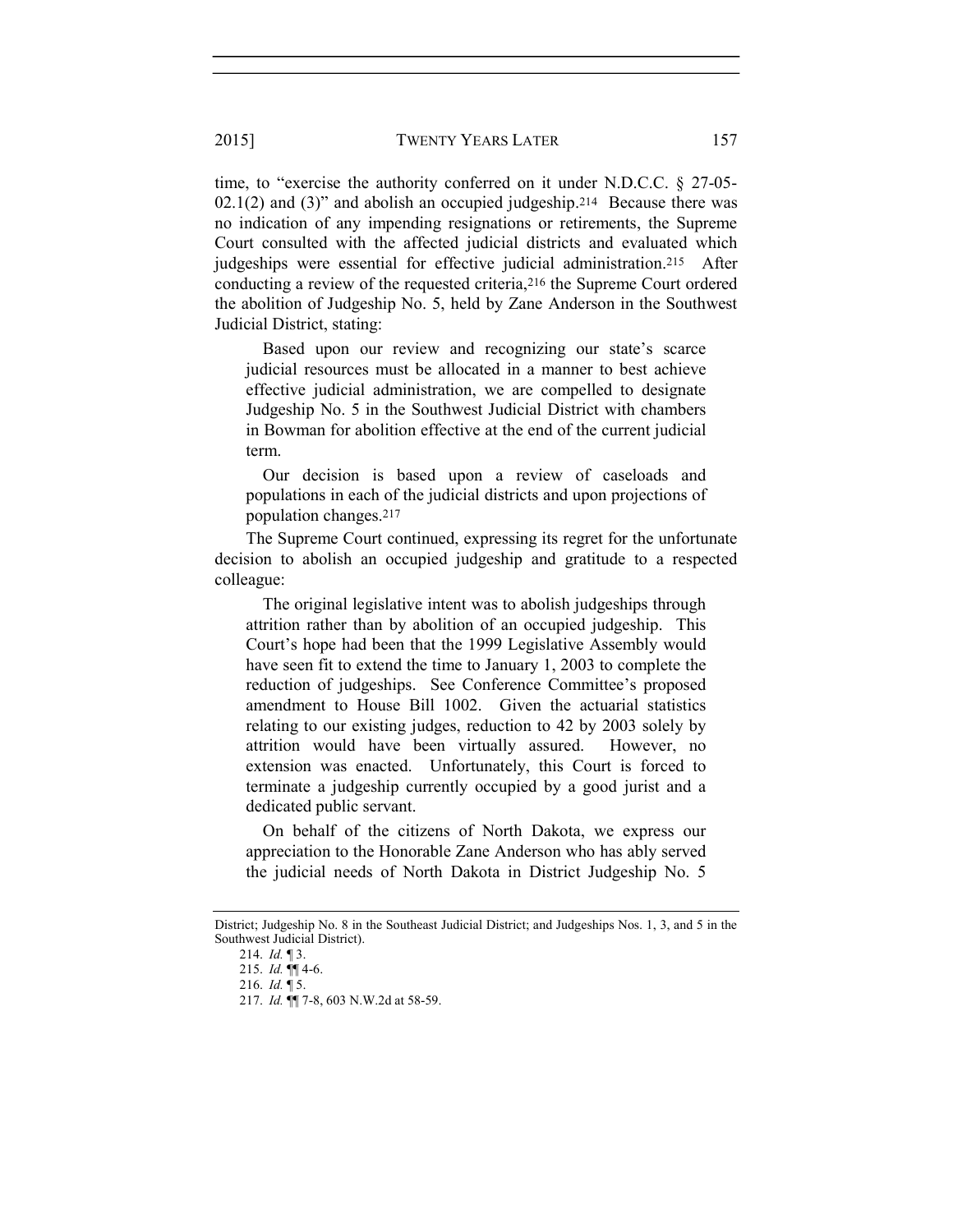since 1994 and previously as a county judge of a multi-county district serving Adams, Bowman, Hettinger and Slope counties.<sup>218</sup>

By abolishing the occupied judgeship in Bowman, the Supreme Court had successfully reduced the number of judgeships throughout the state and brought the unification of the state's trial court system to a successful end.<sup>219</sup>

#### B. THE FINAL PRODUCT OF H.B. 1517: A UNIFIED TRIAL COURT **SYSTEM**

After reducing the number of judgeships throughout the state from fifty-three to forty-two, the Supreme Court had fulfilled its unification responsibilities.220 In his 1999 State of the Judiciary Address, Chief Justice Gerald VandeWalle proudly proclaimed that North Dakota's unique approach to trial court unification had been successfully implemented, transforming the state's trial court system from a multi-level "system of literally hundreds of part-time and full-time judges" to a single-level system consisting of forty-two, full-time, law-trained trial judges.221 North Dakota's implementation of trial court unification not only received praise by North Dakota jurists, it received national recognition.222 In his State of the Judiciary Address, Chief Justice Gerald VandeWalle explained that because the "idea of reducing the number of judges in a state was so unique, it prompted the National Center for State Courts to send one of their experienced staff persons to examine [North Dakota]."223 The Chief Justice continued, quoting the National Center for State Courts' report discussing the implementation of the state's efforts to unify its trial court system, stating:

 This legislation, which was driven in large part by economic considerations, is unique, not only in the scope of the proposed reduction, but in the manner of implementation. The Legislature

<sup>218.</sup> Id. ¶¶ 38-39, 603 N.W.2d at 64. Although the judgeship held by Judge Anderson was abolished in 2000, Judge Anderson ran against Judge Hunke in the 2000 election. Judge Anderson defeated Judge Hunke. North Dakota Secretary of State, General Election 11-07-2000, Archived Election Results, (Aug. 10, 2015), https://vip.sos nd.gov/pdfs/Abstracts%20by%20Year/ 2000s'%20Election%20Results/2000/General%20Election%2011-07-2000.pdf. Judge Anderson served the Southwest Judicial District until announcing his resignation in 2015. Letter from Zane Anderson, Southwest Judicial Dist. Judge, to Governor Jack Dalrymple (July 27, 2015).

<sup>219.</sup> H. JOURNAL, 57th Leg. Assemb., Reg. Sess. 70, 76 (N.D. 2001), http://www.legis.nd. gov/assembly/57-2001/journals/HR02.pdf).

<sup>221.</sup> H. JOURNAL, 56th Leg. Assemb., Reg. Sess. 57, 63 (N.D. 1999), http://www.legis.nd. gov/assembly/56-1999/journals/HR02.pdf.

<sup>222.</sup> H. JOURNAL, 54th Leg. Assemb., Reg. Sess. 77 (N.D. 1995).

<sup>223.</sup> Id.